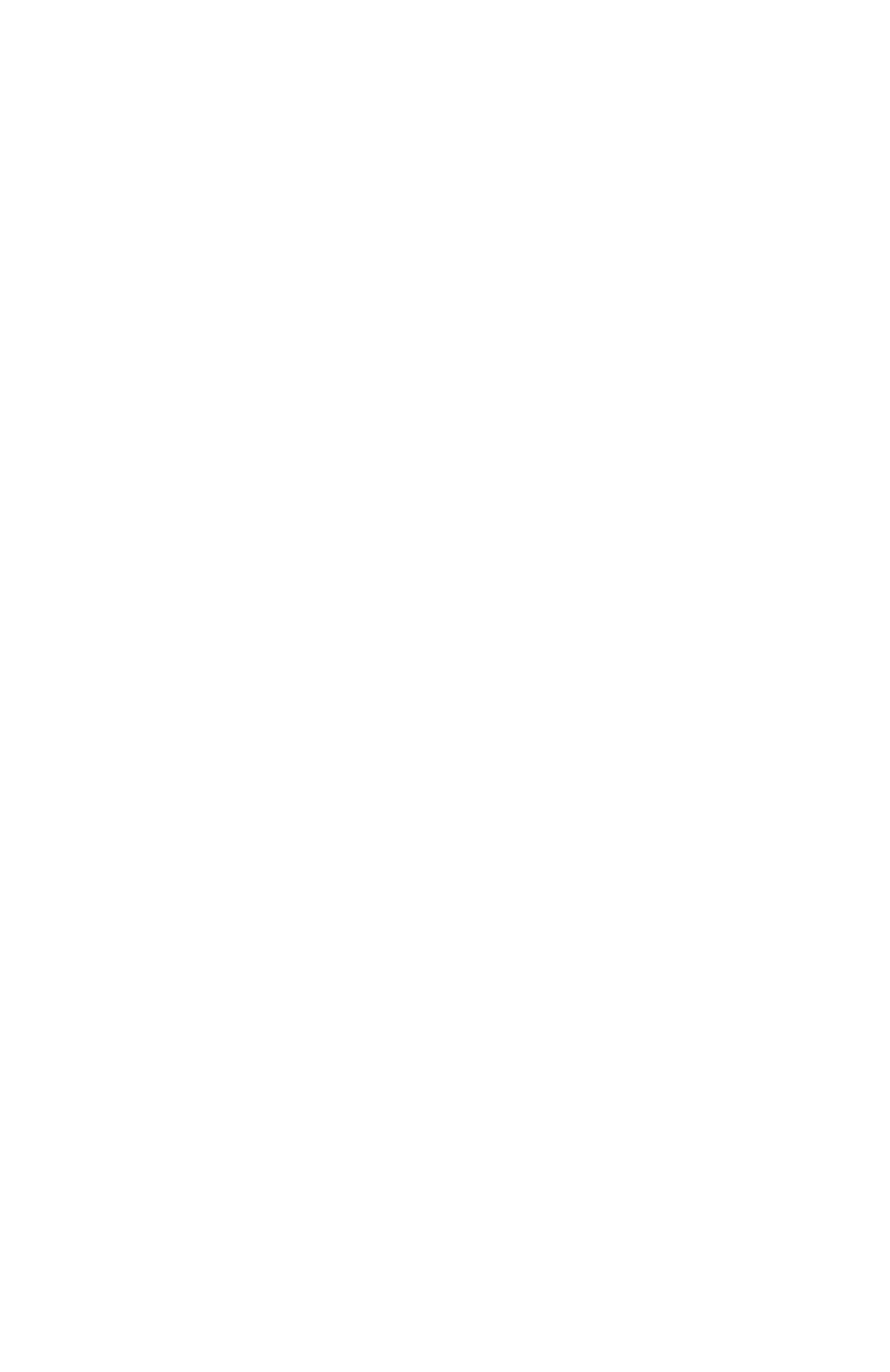## **1. Place Names and Hostages**

*Stefan Olsson*

### **Introduction**

In ancient times, the use of hostages was a vital part of peace-processes since it was used as a tool to regulate borders between conflicting parties. These processes are still visible in some old place names in Scandinavia and the Baltics. In this paper, I will present some ideas about these place names in relation to the giving and taking of hostages during the Middle Ages and even earlier. By comparing place names, it is possible to illuminate the use of hostages in different areas but with certain similarities.

As a point of departure, I will mention some conclusions regarding the use of hostages in Scandinavia in my thesis *Gísl: givande och tagande av gisslan som rituell handling i fredsprocesser under vikingatid och tidig medeltid* ('Gísl: giving and taking of hostages as a ritual act in peace processes during the Viking Age and early Middle Ages'):<sup>[1](#page-16-0)</sup>

1. The taking and giving of hostages was a ritual act. This could be compared to the social anthropologist Marcel Mauss, who understood the phenomena of hostage as a part of the gift economy system in the Germanic societies he described in *The Gift* (Fr. *Essai sur le Don*, 19[2](#page-16-1)5);<sup>2</sup> it had a similar function to gift giving, marriage and so on, even though Mauss never developed his idea regarding hostages within the gift economy.

**How to cite this book chapter:**

Olsson, S. 2022. Place Names and Hostages. In: Rydving, H. and Kaikkonen, K. (eds.) *Religions around the Arctic: Source Criticism and Comparisons*. Pp. 9–29. Stockholm: Stockholm University Press. DOI: [https://doi.org](https://doi.org/10.16993/bbu.b) [/10.16993/bbu.b.](https://doi.org/10.16993/bbu.b) License: CC BY 4.0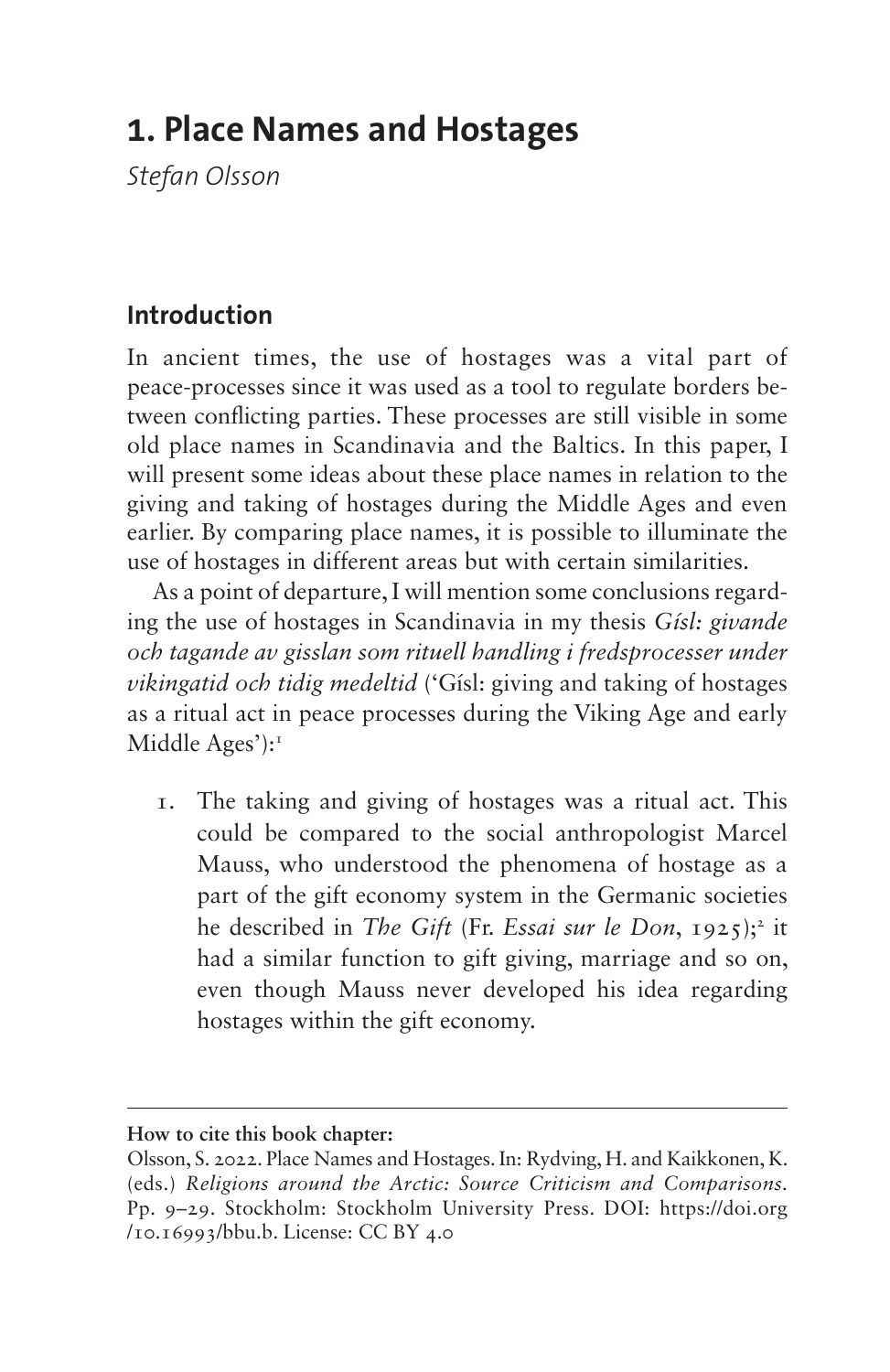- 2. Hostages were given rather than taken. A person might be given as a hostage, but without acknowledgment from both sides (the hostage giver and the hostage taker) the hostage could not guarantee that the peace-terms were being fulfilled. Prisoners were taken, but the hostages were given. Thus, it was a matter of agreements.
- 3. The use of hostages was a part of the regulations of borders (e.g. in Medieval Scandinavian Laws). This has to do with visitations of the King during his ritual journey as a part of his coronation that is described in for example the *Elder Westrogothic Law* (Swe. *Äldre Västgötalagen*).[3](#page-16-2) In the Norwegian medieval laws the hostage was used to regulate the retinues of the king's brothers – the dukes – during their journeys.
- 4. Hostages were a third party and used as a security for other persons during and after negotiations.
- 5. Hostages were not exchanged for ransoms, which was the case for prisoners (of war)[.4](#page-16-3)

In [figure 1.1](#page-4-0), there is a sketch of the conflict and conflict solutions in the societies of Scandinavia during the late Viking Age and the Early Middle Ages.<sup>[5](#page-16-4)</sup>

These were societies on the verge of Christianity and in the processes of early state formations. The dominant elite much relied on social networks to maintain their spheres of influence. These networks included the use of so called bounds of 'friendship', which meant that competitive groupings arranged activities within the gift economy such as festivities and marriages. The use of hostages was a part of these activities too.

There were different power constellations with alliances and counter-alliances. This meant that borders were not as fixed as they are today. Borders and boundaries were areas, which had to be upheld communicatively through the social bounds, and I define these borders and boundaries – for the lack of a better word – as 'areas of confrontation'. I then rely on the definition in the *Oxford English Dictionary* of *confrontation* as 'the bringing of persons face to face; esp. for examination of the truth' or 'the coming of countries, parties, etc., face to face: used to a state of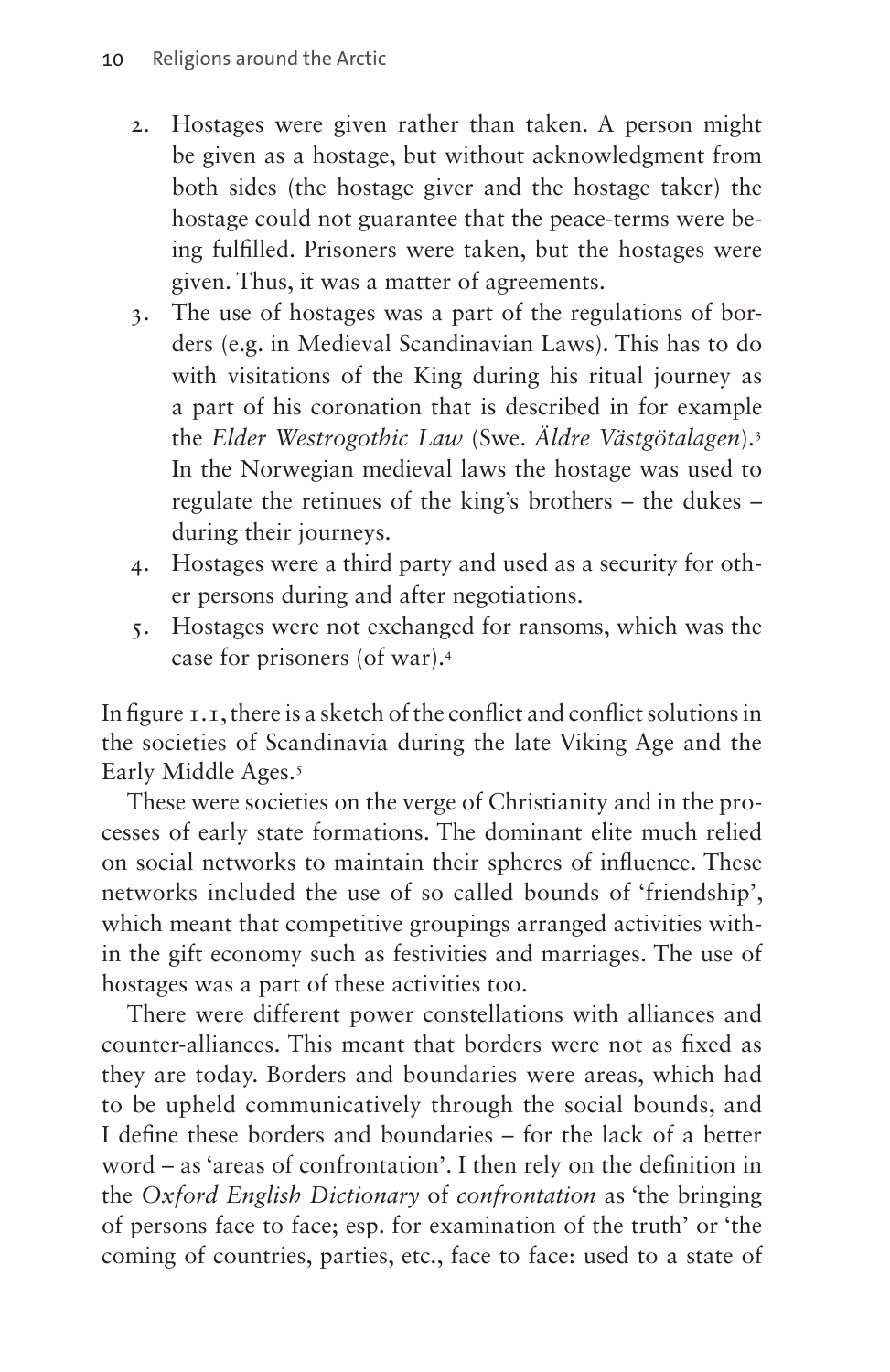

<span id="page-4-0"></span>Figure 1.1. A schematic description of conflicts and conflict solutions in the late Viking Age and the early Middle Ages.

political tension with or without actual conflict'[.6](#page-16-5) Thus, the confrontational aspect can be something more than just conflict.

In the areas of confrontation there were certain areas of communication. These were the things (or assemblies) where people could get together to make agreements on peace. Areas of communication could also include other places for peace meetings such as islands, rivers, mountains that separate territories: for example, the river of Junebäcken that runs between the Swedish provinces Västergötland and Östergötland. In the *Elder Westrogothic Law* it is mentioned that when the King should enter the provinces (Sw. *landskap*) he had to accept the hostage that was given by the Geats (or *Götar*). It is also mentioned in the law that a Swedish king called Ragnvald Knaphövde entered Västergötland in 1130 without taking hostages and was then killed by the Geats.<sup>[7](#page-16-6)</sup> Similar structures may underlie a few place names like Gislamark in Sweden, Kihlakunta in Karelia, Kihelkond in Estonia, and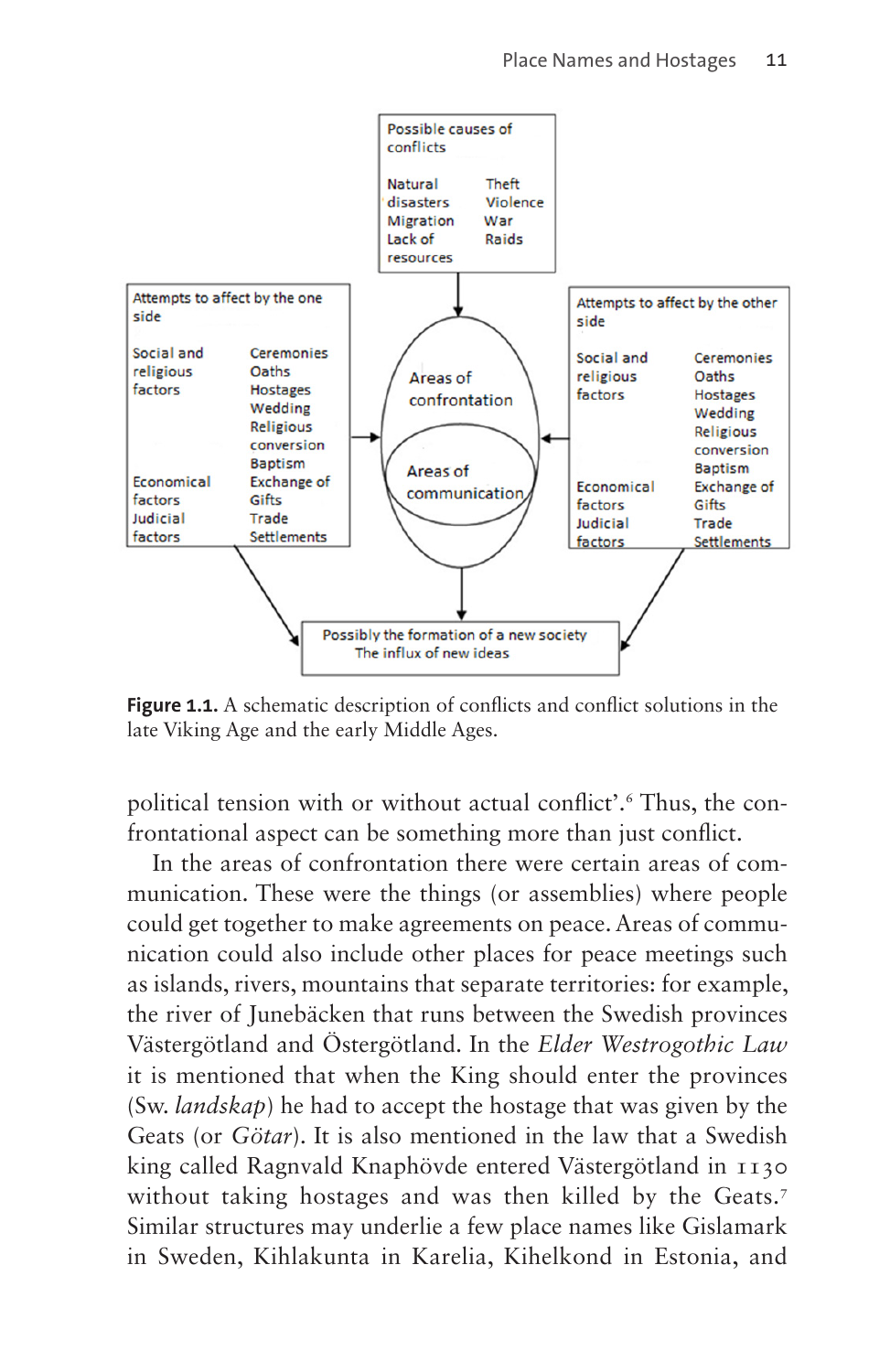Airgíalla in Ireland. Researchers on hostages have not paid much attention to these place names. There are some problems with these place names: they can be mentioned in only one source, or in a source that is not contemporary to the Viking Age, the etymology can be ambiguous, and the place names can indicate other traditions than the use of hostages. Below, however, I will discuss these place names, and their relationship with the word they have in common: 'hostage'.[8](#page-16-7)

### **Gummi of Gislamark**

In the *Gesta Danorum* ('the Deeds of the Danes') by Saxo Grammaticus there is a place name called (Da.) Gislemark (Swe. Gislamark) that without ambiguity can be linked to hostage. The place name is described in Saxo's list of warriors from Svetjud (or Svealand), i.e. Sweden, in the army of king Ring, or Sigurd Hring, at the battle of Bråvalla (OI. *Brávellir*).[9](#page-16-8) The battle – which is mentioned in several texts as the biggest in Scandinavia in ancient times – has attracted interest by many scholars. From being regarded as a historical battle, it is now regarded as legendary, 'mythical', or merely devised[.10](#page-16-9) Saxo's list is attributed to, for example, the mythical, or legendary, hero *Starkaðr*, (Lat. *Starcatherus*); and the battle has been perceived to be based on the Ragnarok theme, or as a part of an Indo-European mythical heritage.<sup>[11](#page-16-10)</sup> Nevertheless, it could be a purely fictionalized story.

I do not intend to make a position as to whether the battle took place or not, but just analyse and relate to a list of names of the Swedes who fought in the battle according to Saxo. In the Latin text, it says:

At Sueonum fortissimi hi fuere: Ari, Haki, Keclu-Karll, Croc Agrestis, Guthfast, Gummi e Gyslamarchia[.12](#page-16-11)

The most valiant of the Swedes were: Ari, Haki, Keklu-Karl, Krok the Countryman, Guthfast and Gummi of Gislamark[.13](#page-16-12)

(Transl. Peter Fisher)

The name Gislamark would refer to a place where hostages would be used in a certain way (see further below). The modifer *Gisla*would then be derived from the Swedish *gisslan* 'hostage'; the head -*mark* means 'woodland, field'.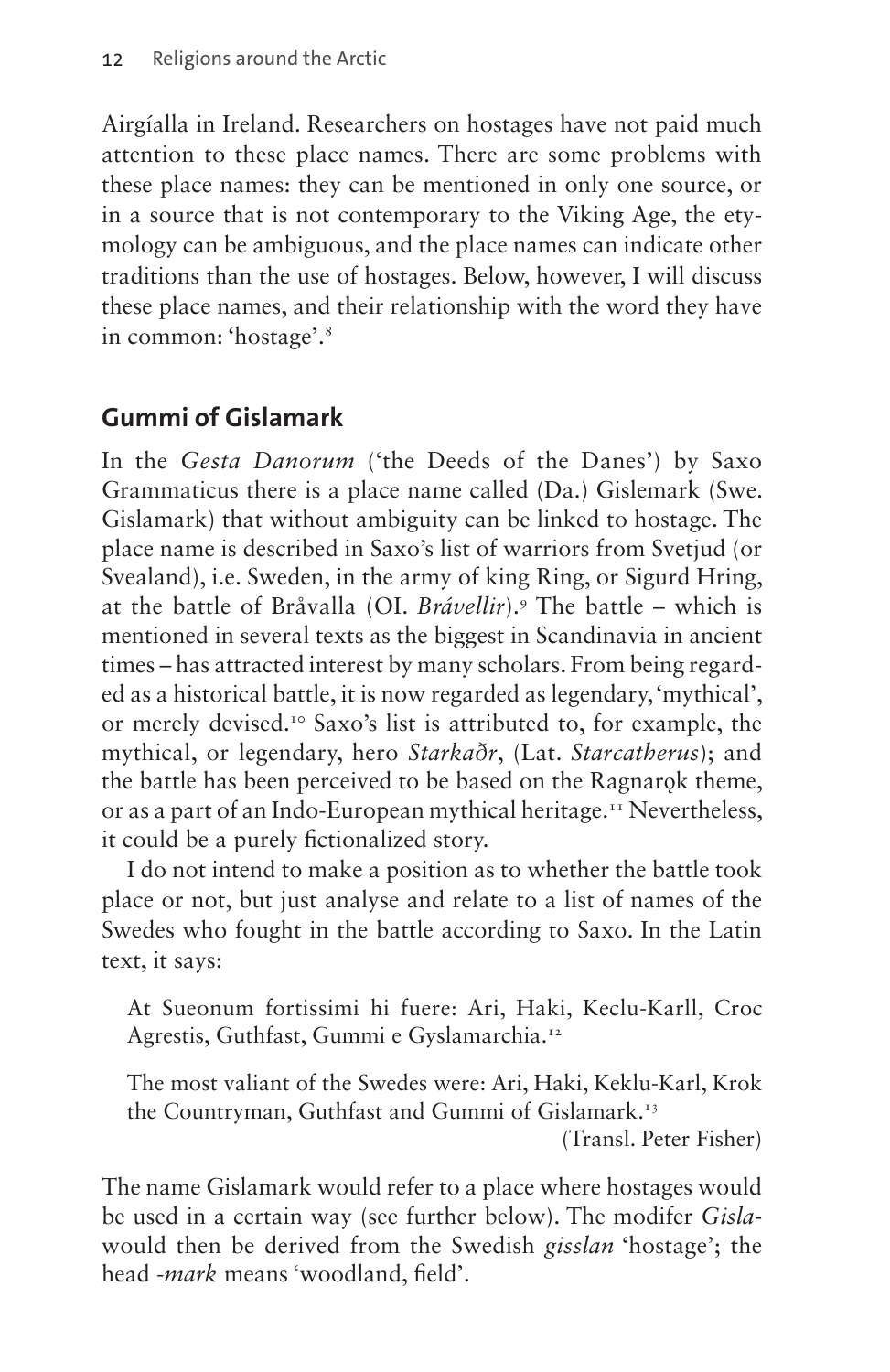In the fragmentary Old Icelandic saga *Sǫgubrot af fornkonungum* (about 1300) there is a list that partially corresponds to Saxo's:

Þessir váru ofan af Svíaveldi: Nori, Haki, Karl kekkja, Krókarr af Akri, Gunnfastr, Glismakr goði[.14](#page-16-13)

These came from Svetjud above: Nori, Haki, Karl kekkja, Krok of Akri, Gunnfastr, Glismakr goði.

(My free translation)

Instead of Gummi of Gislamark, *Glismakr goði* is mentioned. One can imagine that it is a matter of a rewriting by Saxo from Glismakr to Gislamark, which has been Latinized to *Gyslamarchia*. [15](#page-16-14) However, this may not be the only possible explanation. Runic inscriptions or other text sources cannot confirm the personal name Glismakr. Perhaps Glismakr may be a misconception or rewriting of the place name Glimåkra, the name of an old church town in the province of Scania? If this is the case it is a matter of an entirely different region than Svetjud.<sup>16</sup> The philologist Axel Olrik pointed out in an article that the author of *Sǫgubrot* in his list must have perceived *goði* as a by-name to Glismakr, but Olrik thought that it was an 'unfortunate' corruption in the text of the name Gunni (Gummi) by the Icelandic scribe.<sup>17</sup>

*Gesta Danorum* was perhaps completed around 1208, while *Sǫgubrot* was fixed in writing about 1300. However, *Sǫgubrot* can build on the *Skjoldunga saga* (from about 1180), which is now only found in some fragments and is considered to be based on the even older manuscript by Ari Þorgilsson: *conunga ævi*. [18](#page-16-17)

Both texts do not appear to have had the same prerequisites when it comes to the sources. Saxo's list of King Harold Wartooth and King Ring's warriors is more detailed and could therefore have been manipulated, and embroidered, to a greater degree than *Sogubrot*'s version. Some elements can be explained as literary contributions, such as the presence of amazons. Names like the alliterative Skale Scanius may have been additions by Saxo just to include all the parts of the Danish realm of his time[.19](#page-16-18) There are names of Jomsvikings (OI. *Jomsvikingr*) which belong to the eleventh century and not the eight century.<sup>20</sup> As a medieval writer, Saxo may have had an interest in allegorically depicting the battle against the Vices: the Swedes are described as idolaters. At the same time, Saxo has generally been reassessed by some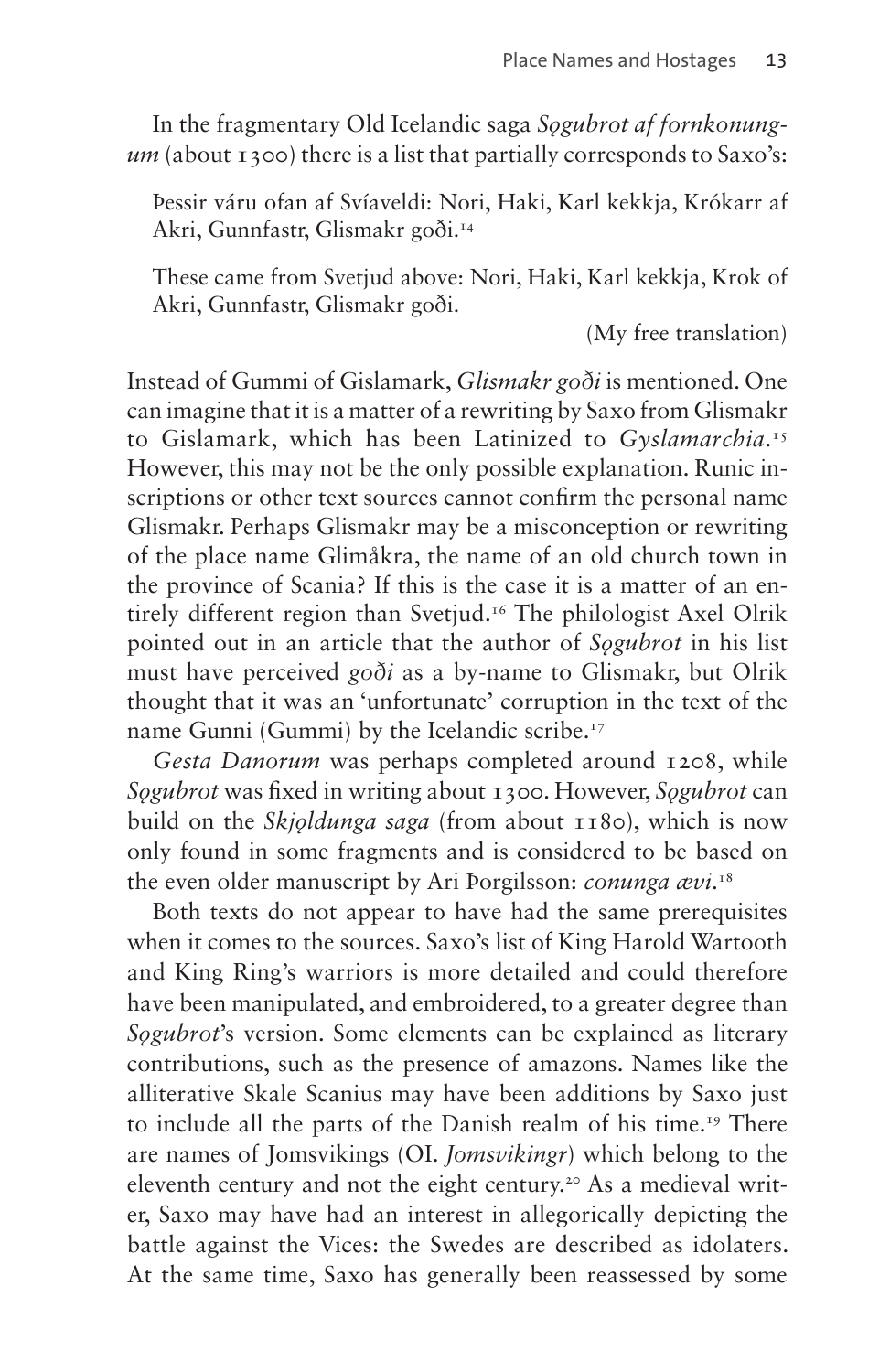researchers, for example in the recent *Saxo og Snorre*. [21](#page-16-20) Not everything in his writings is the result of literary inspiration and learned interpretations.

The historian Inge Skovgaard-Petersen considers the version of *Gesta Danorum* to be closer to the original than the list of *Sǫgubrot*. [22](#page-17-0) The historian Nils Blomkvist believes that the list of Saxo – in addition to having more names than *Sǫgubrot* – latinizes the names in order to 'improve them', but when it comes to the names of the Swedes, 'he makes hardly any adjustments at all.'<sup>[23](#page-17-1)</sup>

However, there are no other evidence of Gummi of Gislamark in either Old East Norse or Old West Norse text sources. The personal name Gunni (or Gunne) appears on 21 rune stones in the province of Uppland, but the name form Gummi (or Gumme) only in two cases[.24](#page-17-2) Gislamark (or Gislemark) does not exist as a place name in Uppland or in the lake Mälaren region. Gisslemark and Gilmark, on the other hand, are surnames in Sweden today. But the Swedish Institute for Language and Folklore (Sw. *Institutet för språk och folkminnen*) has no further information about these names.<sup>25</sup> The theoretical possibility that remains is that the sixteenth-century editors of the *Gesta Danorum* manipulated the list. In my opinion, however, this is not very likely.

Thus, it is not possible to determine – with certainty – whether the personal name of Gummi, and the place name Gislamark, have been inserted at a later stage, or if they stem from a possible older version. Nevertheless, it is possible to relate to hypotheses about the origin of other place names with a similar meaning based on another source material.

#### *Gislamark* and *gisslalag*

In the *Historia de gentibus septentrionalibus* (*A Description of the Northern Peoples*) from 1555, by the Archbishop (in exile) Olaus Magnus, there is a list of the most important areas in the Nordic region. In this list, Olaus Magnus mentions the place name Gislalagen (Lat. *Gislemarchia*).<sup>26</sup> Attempts have been made to find the origin of the place name Gislalagen in text sources, linked to Finland and the Baltics.

The ethnologist John Granlund identified Gislalagen with the medieval district called *gisslalag* (OSw. *gislalagh*), thus ascribing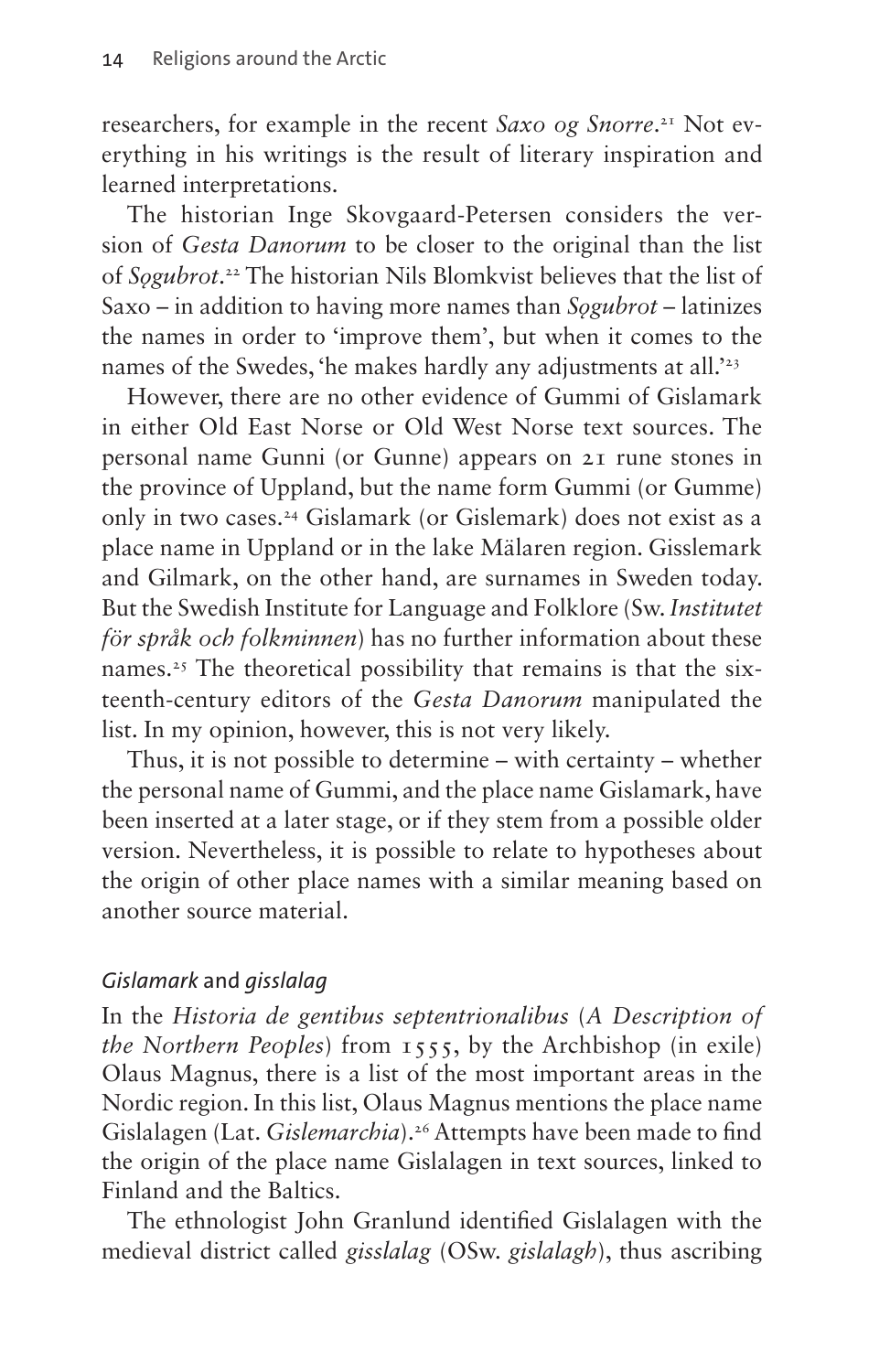the area to Finland, a part of the Swedish realm  $1249-1809$ .<sup>27</sup> The *gisslalag* was a district where the inhabitants were obliged to pay taxes and a hostage was used as a security. The inhabitants were also obliged to treat and accommodate the king and his retinue on visit. However, the records from Finland are few for this territorial division. The earliest record is in the *Eric Chronicle* (Sw. *Erikskrönikan*, c. 1320), which mentions how the Swedes gave 14 *gisslalags* to Novgorod (Russia) in the 1290s.<sup>28</sup> According to the treaty of Nöteborg (1323), Novgorod surrendered three *gisslalag*s to Sweden.<sup>29</sup>

This place name may not only occur in Finland. The ethnologist Kustaa Vilkuna ascribed the gisslalag (Fi. *kihlakunta*), as a place name, to Karelia, and suggested that there should have been a similar division of districts in both Finland and Karelia.[30](#page-17-8) There was no permanent country organisation, but according to Vilkuna, the Swedes could receive a tax from some areas secured by the hostage.<sup>[31](#page-17-9)</sup>

Vilkuna's hypothesis that the hostage may earlier have had its roots in an elderly institution in Finland has been questioned by other researchers. According to the historian Philip Line, there are no sustainable evidence before 1323 that these districts ever existed in Finland and Karelia.[32](#page-17-10) But Line ignores the information of the *Erikskrönikan*, which can confirm that the *gisslalag*s functioned as an organisational form in Finland in the 1290s. Saxo's information about Gislamark from about 1200 can provide further support for the existence of this organisation in his own time, around 1200 (or possibly earlier?).

Vilkuna's statement that a 'king' would take hostages during his journey to the *gisslalag*s with the implied threat that they would be executed – unless the king and his men received the food and drink they expected – must also be considered. The hostage was primarily used as a third party to ensure the safety of a person or a group of people. In this case, it seems more probable that it was the king's person that should be secured. Food and other necessities were something that could be taken by violence. Vilkuna also makes no difference between Finland, Karelia, Ingria, Estonia and Courland. Different kinds of ruling powers have had varying degrees of influence over these lands in different times, which also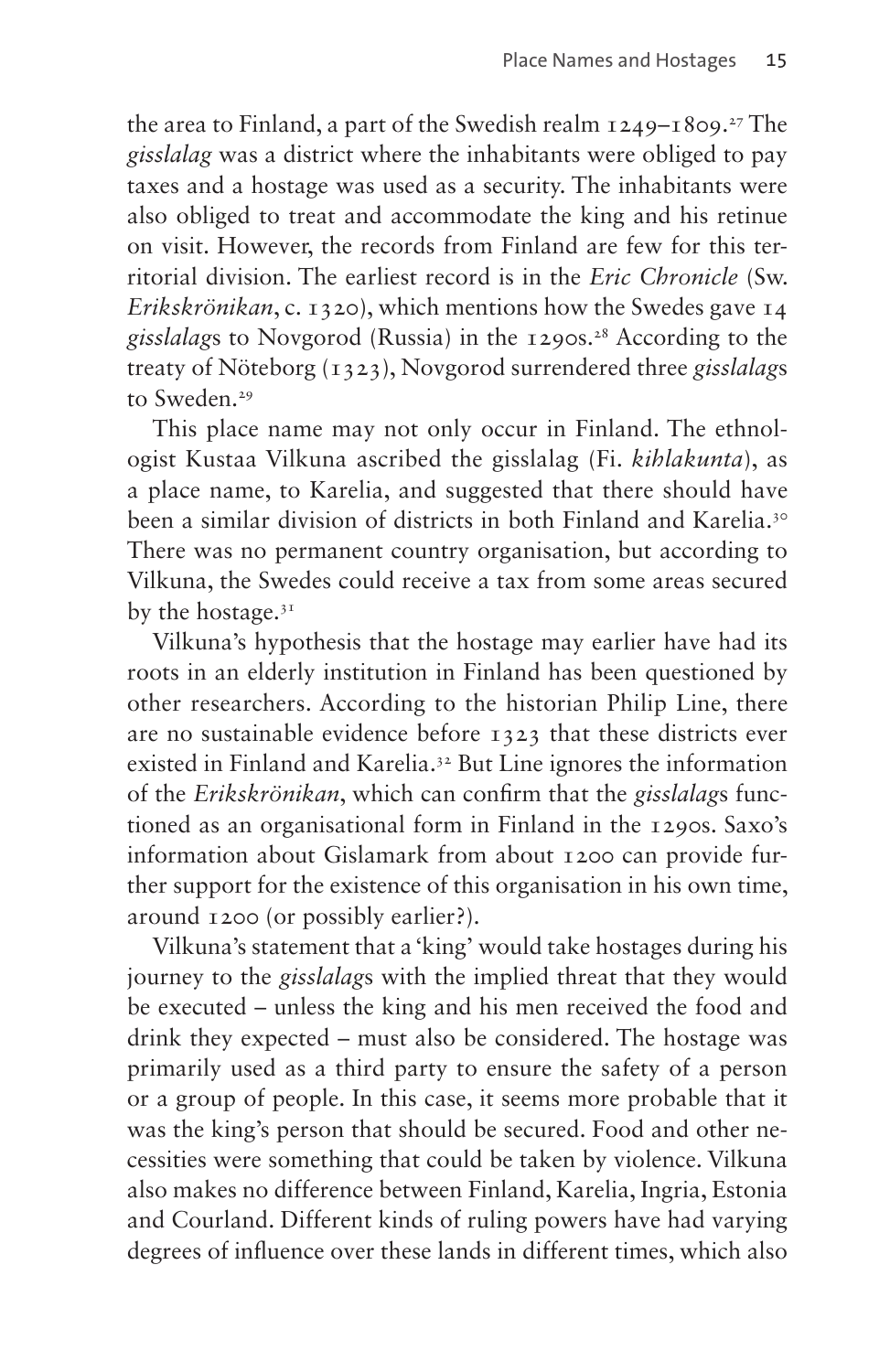means that hostages may had been used with different purposes. Despite medieval Finnish evidence, it is unclear whether an organisational form of a *gisslalag*, or equivalents, ever existed in the eight to eleventh centuries. However, the Estonian word *kihelkond* is of interest because it is possible to relate it to earlier times. There have been hypotheses that it had a Scandinavian origin. I will summarize these hypotheses and interpretations of the meaning of the word.

#### *Kihelkond* and *syssel*

Vilkuna also believed that the hostage institution could have existed even before the Middle Ages, something that could be seen by an example from Estonia.[33](#page-17-11) On the island of Saaremaa, there is a place called Kihelkonna, which can be deduced to the Estonian *kihelkond*, 'parish', a word that indicates a territory where the head -*kond* means 'area' and the modifier *kihla*- is a Nordic loan word (< ON. *gísl*, 'hostage').[34](#page-17-12)

The historian Arvi Korhonen argued that small tax districts in Estonia already existed in the Viking Age before the German conquest in the thirteenth century. The philologist Paul Johansen made a hypothesis of a territorial division in Estonia organised by Scandinavians. At *Saaremaa* (OI. *Eysýsla*, OGt. *Oysl*, Fi. *Saarenmaa*), a tax collection system would have been organised by Scandinavians already in the ninth century[.35](#page-17-13) A model of the Estonian *maa*-names may also have originated in Scandinavian medieval names of districts, the *syssel*s (ODan. *sysæl*, OSwe. *sysel*) which were administrative units in the Middle Ages in Scandinavia.

These interpretations have been questioned by the philologist Enn Tarvel. The modifier *kihla*- may be a Nordic loan word, but the meaning of the word in Estonian is according to Tarvel 'engagement', 'wooing quest' or 'engagement gift'.[36](#page-17-14) Only in the Livonian language there is a word that can be translated as 'pledge' or 'hostage' without ambiguity: *kī'l*. Tarvel mentions several reasons why a territorial division with the hostage as security could not have existed during the Viking Age and the early Middle Ages. The text sources are not convincing. The *Ynglinga saga* mentions Ivar Vidfamne (ON. *Ívarr inn víðfaðmi*), or Erik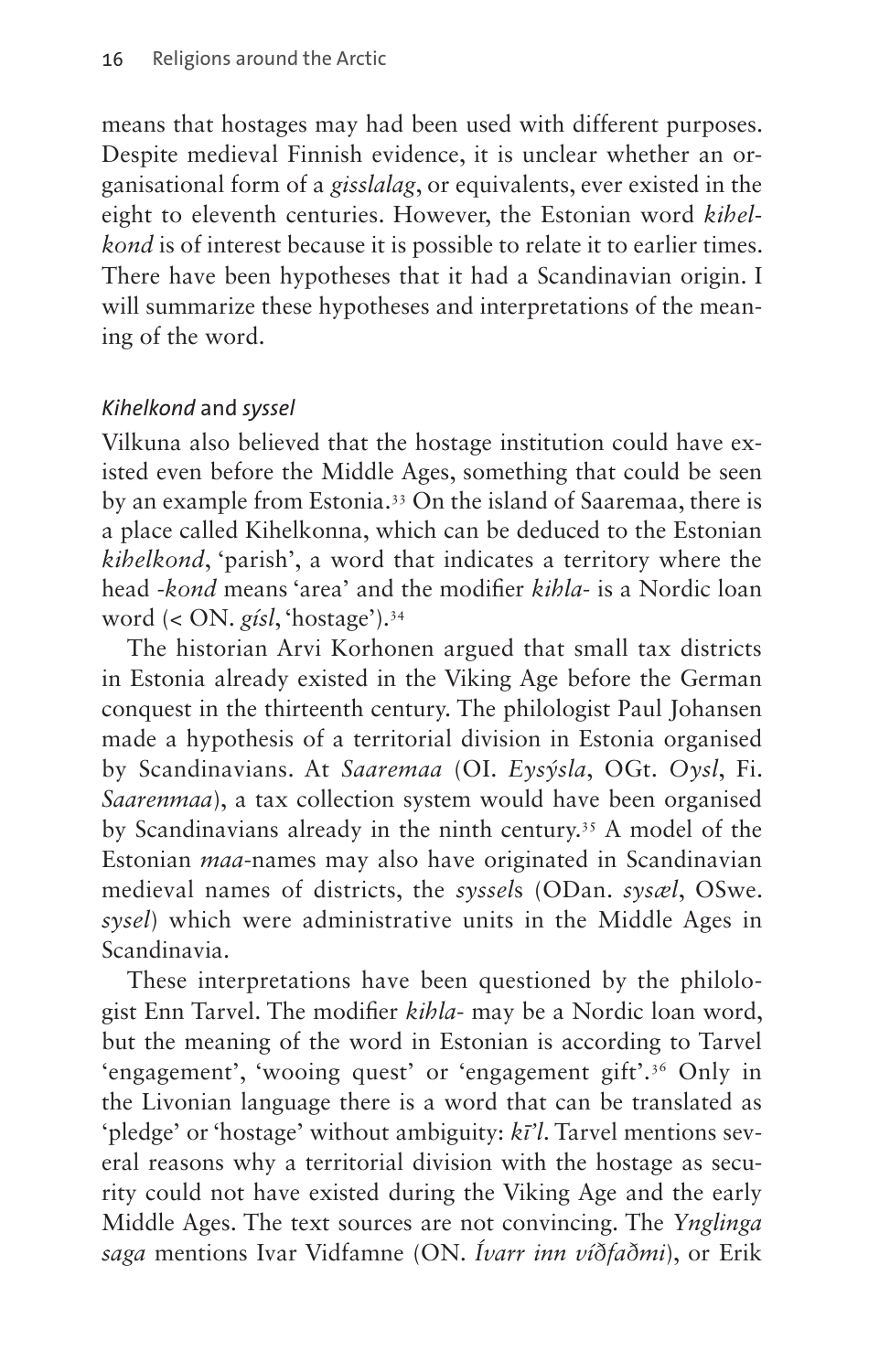Emundsson (ON. *Eiríkr Eymundsson*) and the Danish Canute the Great as conquerors of Estonia which cannot be confirmed by other sources.[37](#page-17-15)

It may not be totally convincing that the concept of 'hostage' in the sense that Tarvel interpreted it really contradicts a hostage giving.[38](#page-17-16) The *kunda*-areas may have had this function in addition to those described by Tarvel. The philologist Urmas Sutrop believes that the head -*kunta* is a loan word from the Germanic *hunta* (*hunda*) and may have occurred as early as in the second century, while the modifier *kihl*- may be (a younger?) loan word.[39](#page-17-17) *Kihl-* had several meanings: *kihlused*, 'wedding arrangement', and *kihlvedu*, 'bet'; *kihlkonnad* also had the meaning of hostage giving. Tarvel claims that an over-rule was required for the establishment of an administrative unit. In my view, a supremacy is not necessarily the prerequisite for an organisation around hostages. In Estonia and Courland, it has not been the question of a Scandinavian overrule, but rather there have been different spheres of interest.

Regarding the development of a possible tax district organisation in Estonia, it may initially have emerged without Scandinavian influence. According to Line, it could be the reason for the emergence of special fortresses called (Est.) *Maalinnad* during the late Iron Age.<sup>40</sup> These fortresses could dominate a territory  $-$  i.e the *maa*-districts – which eventually became a *kihelkond*. Such fortresses belonged to a local elite. At the same time, these areas may occasionally have been in the spheres of interest of Novgorod and Kiev. The evidence for this to occur earlier than the 1100s is vague, $4<sup>T</sup>$  but the presence of the fortresses could indicate that these areas have periodically been subject to taxation (tributes) – and perhaps hostage-takings – from an external power. The establishment of fortresses in Estonia could also have been local defense measures against these charges, and the Kihelkond became an area subject to a local warrior elite. One possibility is that these districts were already organised when Scandinavians or other peoples carried out Viking raids, and later the crusades.

Perhaps the Scandinavians perceived these areas as *sýsla*. If the word *sýsla* ('county', 'district') is older than the Middle Ages, it can be related to the text sources that mention Scandinavian activities in the Baltic areas and on Saaremaa. The historian Jarl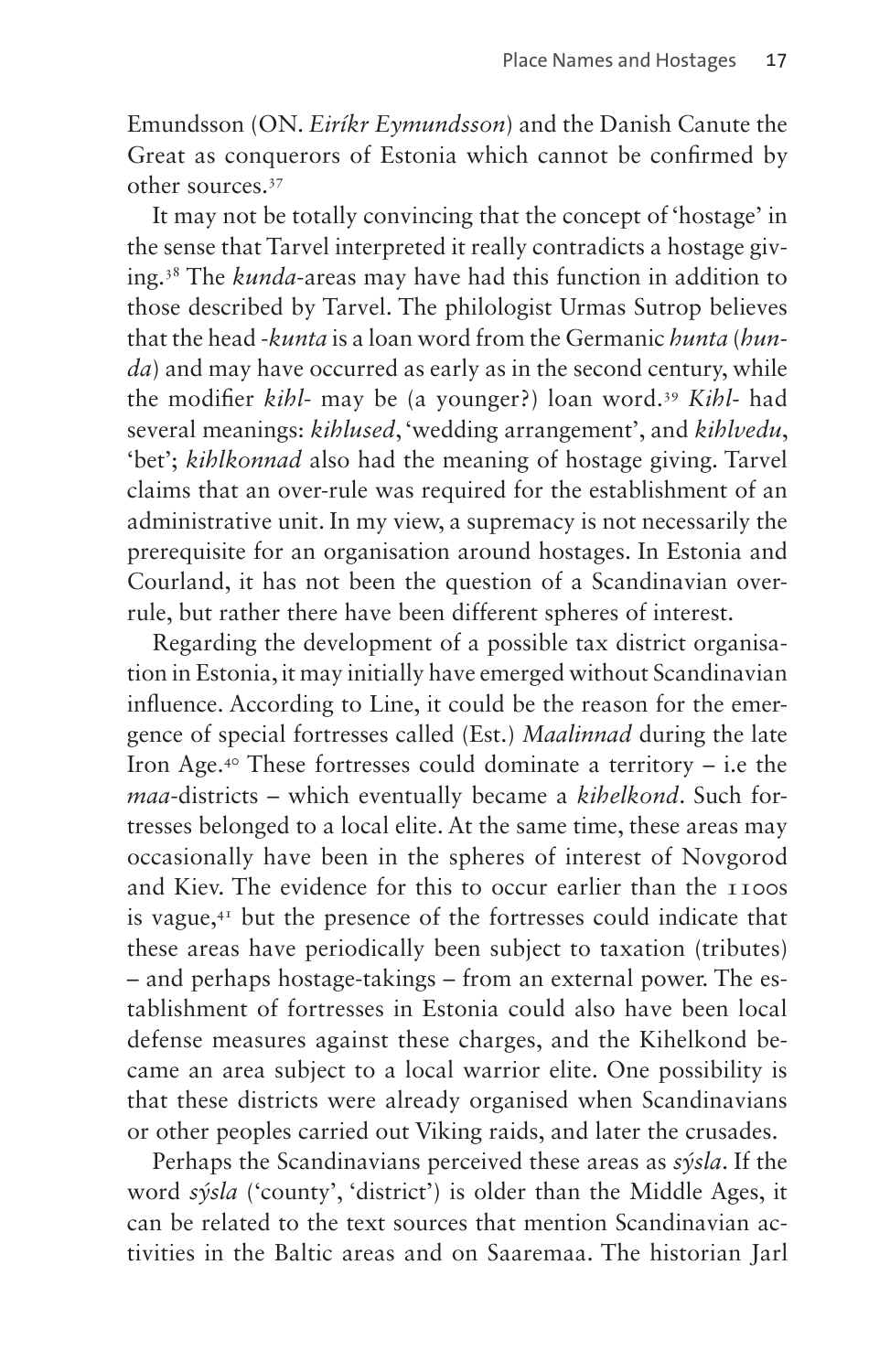Gallén described the sources for where the ON. word *sýsla* is used as the designation of Saaremaa (ON. *Aðalsýsla*) and Läänemaa (ON. *Wiek*).[42](#page-17-20)

The presence of plundering (and trading?) Scandinavians in Estonia can be confirmed by several direct sources. Two boat graves dated to the eight century have been found at Saaremaa near the village Salme  $(1-2)$  with much grave goods.<sup>43</sup> Runic inscriptions also mention Scandinavians in Estonia, Livonia and Courland.[44](#page-17-22) Rimbert describes in his biography of Ansgar (*Vita Ansgari*) how the Swedes received a hostage from the village of Apuolė in Courland 854.

The above may suggest that Scandinavians had a knowledge of taxation and hostages that they imposed on the Estonians and Curonians. Whether or not the organisational form originated from Scandinavians or Germans, was based on a domestic organisation, or was established under the influence of powers like Novgorod and Kiev, we can only speculate. Perhaps it was a combination of these forms.

During the peace negotiations between the inhabitants of Saaremaa and the invading armies that occurred during the crusades, the terms was dictated by the side that had the upper hand. For example, Valdemar II 'the Victorious' of Denmark tried to build a castle on Saaremaa in 1222.[45](#page-17-23) The Saaremaa islanders allied themselves with the Estonians and besieged the castle. The Danes gave up, a hostage was given, including a brother of the bishop of Riga, to consolidate the peace.<sup>46</sup> A similar unilateral way of using hostages occurred several times after Christian victories over islanders as well as Livonians and Estonians[.47](#page-18-0)

The Estonian word *kihelkond* is certainly ambiguous, but it cannot be denied that the activity of the taking and giving of hostages as well as plundering took place. If the hostage was the result of a permanent organisational form during the Viking Age in the eastern part of the country, where Scandinavians carried out plundering, it could give more weight to the argument that the place name Gislamark can be derived from the Viking Age or earlier.

In addition to the examples from Nordic areas, a comparison can be made with an Irish place name that also occurs in – and may be the result of – various peace agreements: Airgíalla.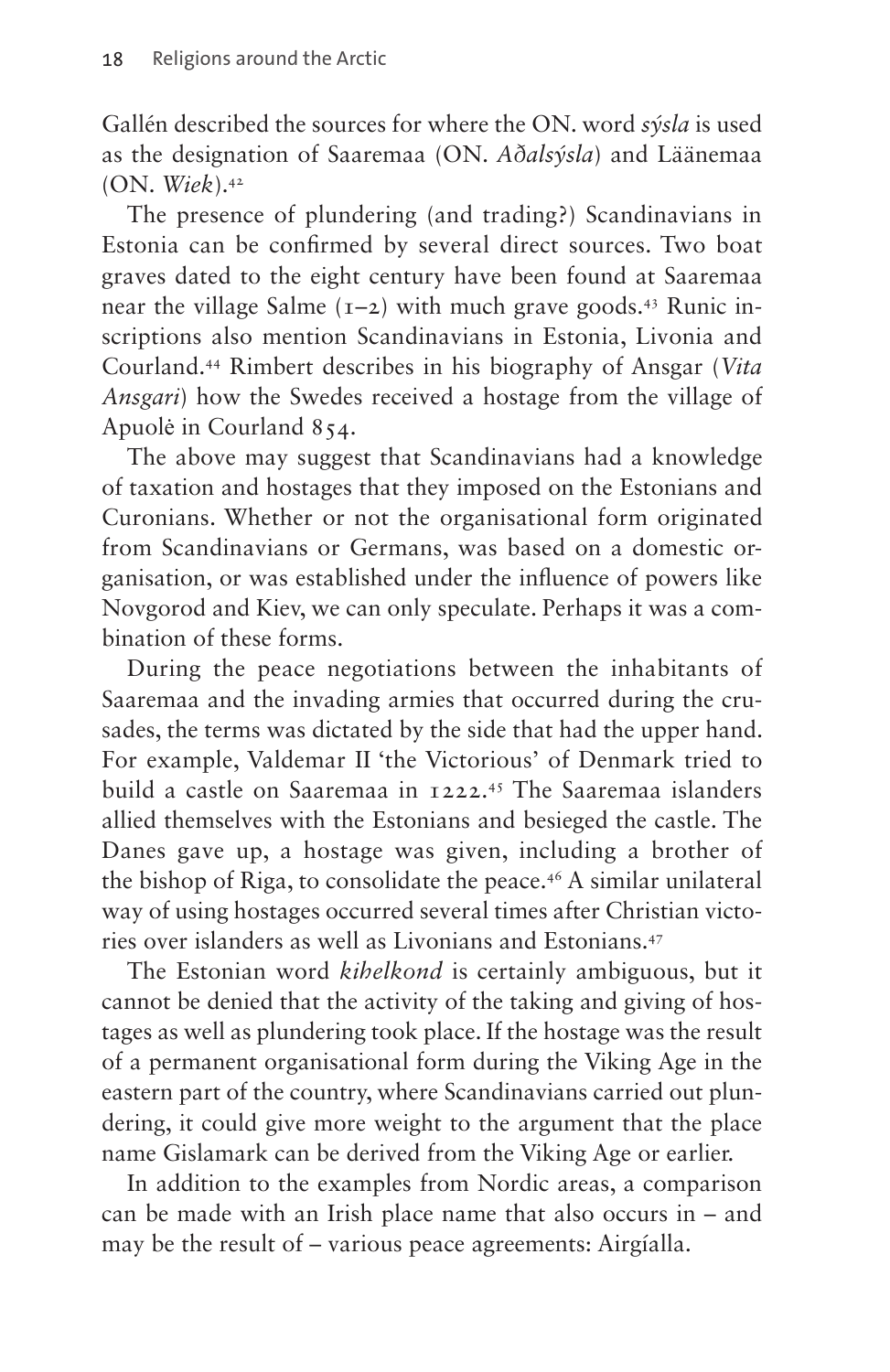### **Airgíalla in Ireland**

In Ireland, hostages have had functions within peace processes and are mentioned in several sources. There is a place name, Airgíalla, that can be linked to the word for 'hostage' in Old Irish traditions. According to one interpretation, this place name might be understood as 'those who give hostages'.[48](#page-18-1) Airgíalla was a federation of nine different peoples.

Ireland traditionally consisted of five major areas, 'fifths', or provinces, which were ruled by a provincial king (OIr. *rí ruirech*). The High King (*ard-rí*), had his seat in Tara, but this position was weak since no supremacy could be consolidated[.49](#page-18-2)

The most powerful clan between the seventh and the tenth centuries in Ireland was Uí Néill. The clan claimed its relationship with Niall Noigíallach ('of the nine hostages').<sup>[50](#page-18-3)</sup> Another influential clan was Connachta. According to the *Book of Rights*, Airgíalla would have matched the five major provinces and may have existed already in the fourth century.<sup>51</sup>

According to the historian Edel Bhreatnach, Airgíalla was probably a military federation. This is confirmed by a further list of dead from a settlement between two warlords.<sup>52</sup> In  $743$ , Domnall Midi defeated the clan Chlomain Áed Allán of the Cenél federation who were allied with Airgíalla. They were, from time to time, allied with the Uí Néill. Thus, there were alliances and counter alliances over an area of confrontation.

#### The Airgíalla Charter Poem

The earliest written source, which gives information about the foundation Airgíalla, is *The Airgíalla Charter Poem*. According to Bhreathnach, there were two main events underlying the creation of the document: (a) the relationship between the dynasties that founded or formed Airgíalla; and (b) the formal definition of the relationship between the dynasties called Airgíalla and Uí Néill[.53](#page-18-6)

According to the Celtologist Thomas M. Charles-Edwards, the agreement was a way of defining the relationship to Uí Néill, and should have been to Airgíalla's advantage[.54](#page-18-7) In *The Airgíalla Charter Poem*, § 11, there is a reference to Áed Allán, which is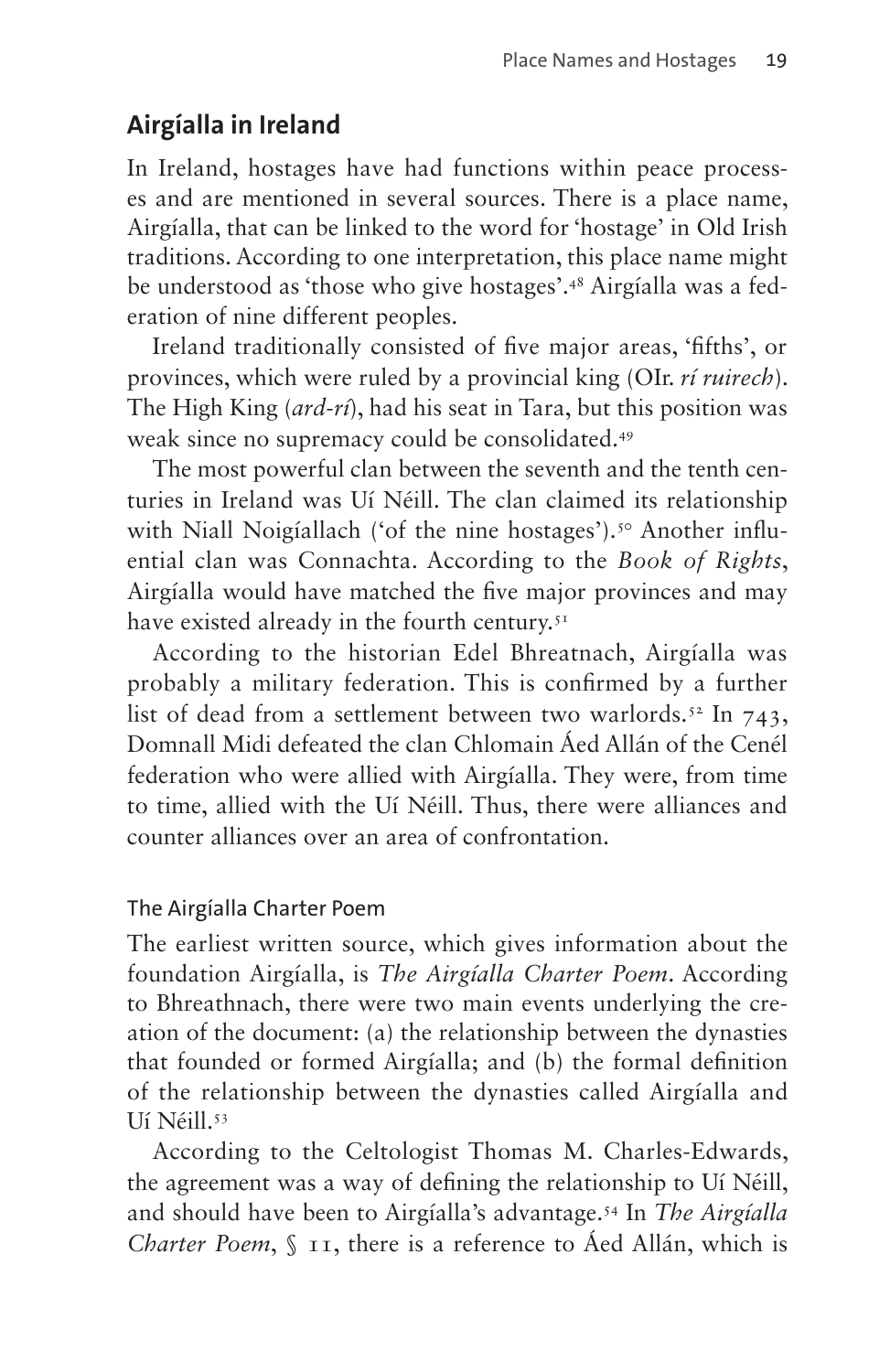interpreted by Bhreathnach as an alliance that had existed between the Cenél-federation and Airgíalla between 722 and 743 and the poem might have been composed by then.<sup>55</sup>

The poem is divided into four sections with amendments. The first section consists of a historical prologue that deals with the land areas and genealogical relationships between Airgíalla and Uí Néill. In the second section, article 14, there is a case with hostages.

14. Ar-dlegat íarara co neuch ar-da-gíalla ar-dlegat fiadnaise it clethe for fíadna.

14. They are entitled to demands together with anyone who gives them hostages.<sup>56</sup> (Transl. Edel Bhreathnach & Kevin Murray)

Article 14 is about the rights of the Five Kindreds of Uí Néill vis-àvis Airgíalla. The same rights they according to Charles Edwards against all used their subject territories[.57](#page-18-10) The hostage, which Airgíalla gave the Five Kindreds, is not specified in this context. The article may be interpreted as an evidence that Airgíalla had certain rights (demands) in the same way as other territories; they were subordinated to Uí Néill and hostage givers.

18. Ar-dlegat a forbanda a suidiu fhlatho acht ma ar-da-gíallatar i rroï chatho.

18. They are entitled to their extra exactions from the seat of a ruler unless hostages are given to them on the field of battle.<sup>58</sup> (Transl. Edel Bhreathnach & Kevin Murray)

§ 18 belongs to the same section of *The Airgíalla Charter Poem* as § 14[.59](#page-18-12) Airgíalla could share the requirements (*exactions*), or privileges, that a ruler (of the *Five Kindreds*) could put on a defeated enemy unless they could take hostage themselves on the battlefield.

23. Dlegair donaib Airgíallaib córus a ngíallnae slóged trí cóicthiges dïa téora blíadnae.

23. There is due to from the Airgíalla the proper arrangement of their hostageship, a hosting of three fortnights every three years.<sup>[60](#page-18-13)</sup> (Transl. Edel Bhreathnach & Kevin Murray)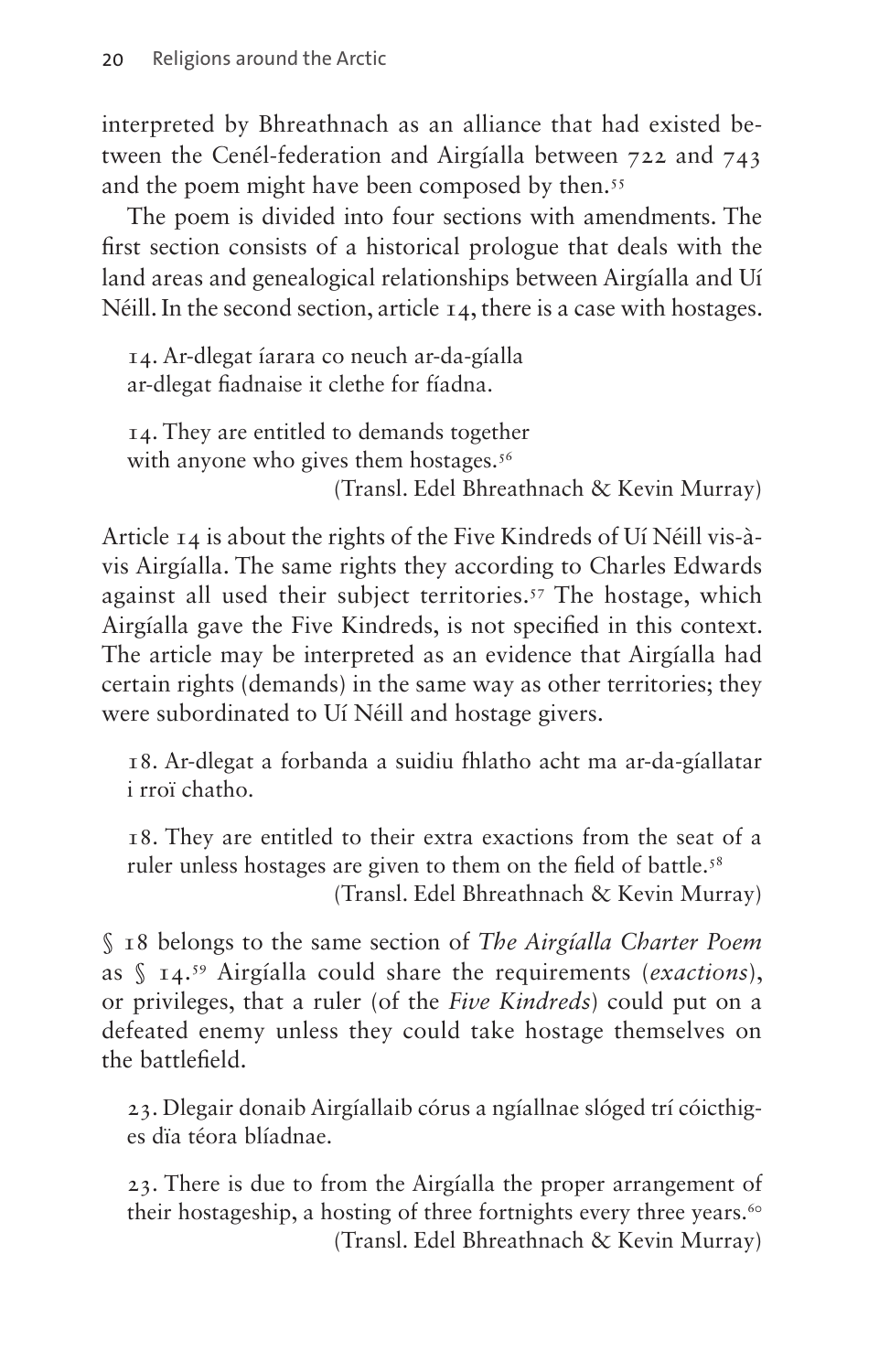The next section of *The Airgíalla Charter Poem* is about the obligations regarding military service. § 23 is difficult to interpret, but in the edition of Bhreathnach and the philologist Kevin Murray, there is a word, *ngíallnae*, which they interpret as 'hostageship'.<sup>[61](#page-18-14)</sup> The article is about the obligation to accommodate troops, but what is meant by 'hostageship' is unclear in this case. If Aírgíalla were to make war together with other federations, it would be necessary with what we today refer to as 'diplomacy'.<sup>[62](#page-18-15)</sup> If an army, in allegiance with Aírgíalla, passed through their territory, they would travel via pre-selected roads and would camp at certain places as specified in § 28.

28. Cumal cacha forbaise fessar co slógib acht manis túissed eolach dia ndúnaib córib.

28. A *cumal* for every camp which spends the night with hosts, unless a knowledge able person should conduct them to their proper encampments.<sup>[63](#page-18-16)</sup>

(Transl. Edel Bhreathnach & Kevin Murray)

A representative of the visiting army would stay with the hosts over the night at every place they camped, unless a person well-known in Aírgíalla was responsible for their conduct. This person, who represented an area, would probably be valued after his rank.

The last section of the poem leans towards two agreements between Aírgíalla and Uí Néill. In this section, mythical elements are included in the text which would guarantee peace. § 40 claims that authorities – which might be perceived as deities – like the 'sea and land with the sky, sun and moon' will guarantee the peace.<sup>64</sup> The next article  $(41)$  mentions 'Dew and light, God's apostles from heaven, aged men, prophets, patriarchs and bright angles'.[65](#page-18-18) Several researchers argue that these are examples of how Christian and pre-Christian traditions occur side by side.<sup>[66](#page-18-19)</sup>

Another article (46) mentions hostages as a security for the agreement. They are called *aitiri*, 'hostage sureties'.

46. It sruithi a n-aitiri do-chuitchetar már […]

46. Their hostage sureties are venerable men who have sworn mightily, […][.67](#page-18-20)

(Transl. Edel Bhreathnach & Kevin Murray)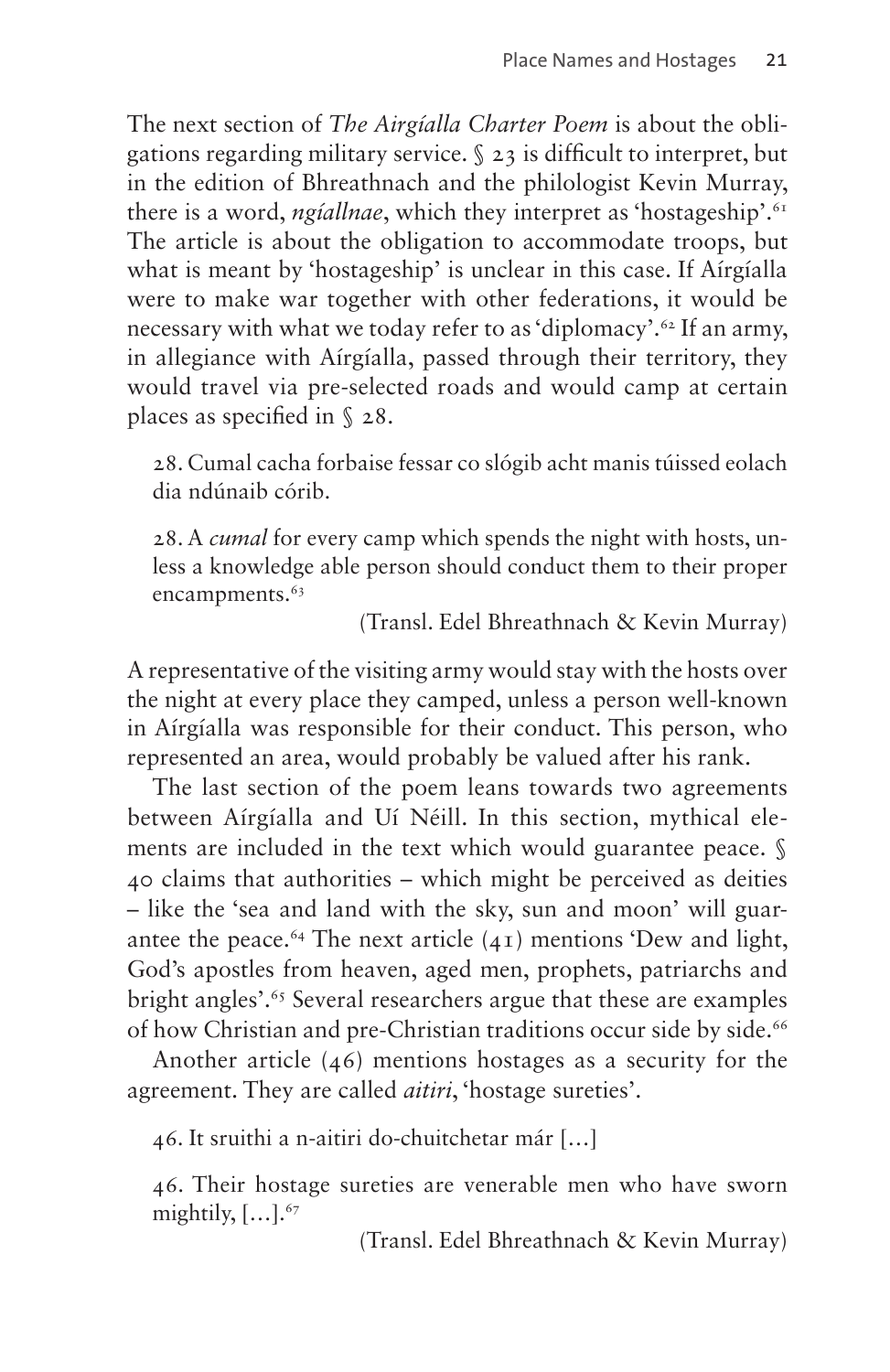According to Charles Edwards, *aitiri* was a guarantee for major public agreements between two or more of the political and jurisdictional units called *túatha*s. The article also shows that the hostage could swear oaths; thus, they had a 'legal capacity'.

Although the proposed etymologies of the place name *Airgíalla* (or *Airgíallnae*) are uncertain, Bhreathnach and Murray believe that the word forms the basis for the federation's relationship to Uí Néill: '*airgíallnae* suggests the tentative translations "additional hostageship" or additional service.['68](#page-18-21) Certainly, Airgíalla was subordinated to Uí Néill, but they were – in their turn – so strong that they could not be totally subjected to other dynasties. Different types of agreements were made because of peace settlements where hostages served as a security, or regulatory factor, in the areas of confrontation, but in different ways. The hostage was therefore not only linked to warlike activities but also peace times. In this settlement, legal, religious and economic aspects presuppose each other.

### **Concluding remarks**

I have showed that several place names from Sweden and Finland, with modifiers such as OSw. *gisl*- and Fi. *kihl-*, have some structural similarities. Although it may be uncertain in the Swedish case – since only Saxo mentions it in a dubious tale – it cannot be denied that the Finnish examples clearly show that the place name designates an organisational form during the Middle Ages even if the function of the *gisslalagh*s is unclear. The Estonian example reveals an even older organisational form that must be seen in the context of the region with altering power constellations. The example from Ireland shows that complex relations between competitive groupings underlie the formation of an agreement on hostages, which in turn could be related to the place name Airgíalla. Thus, the place names could confirm that these were once areas where social networks played a crucial role and the use of hostages was a vital part and functioned as a regulating factor between competitive groupings. These examples could therefore be related to the original ideas of Marcel Mauss about the phenomena of hostage as part of a gift economy and my earlier conclusion that the taking and giving of hostages were ritual acts.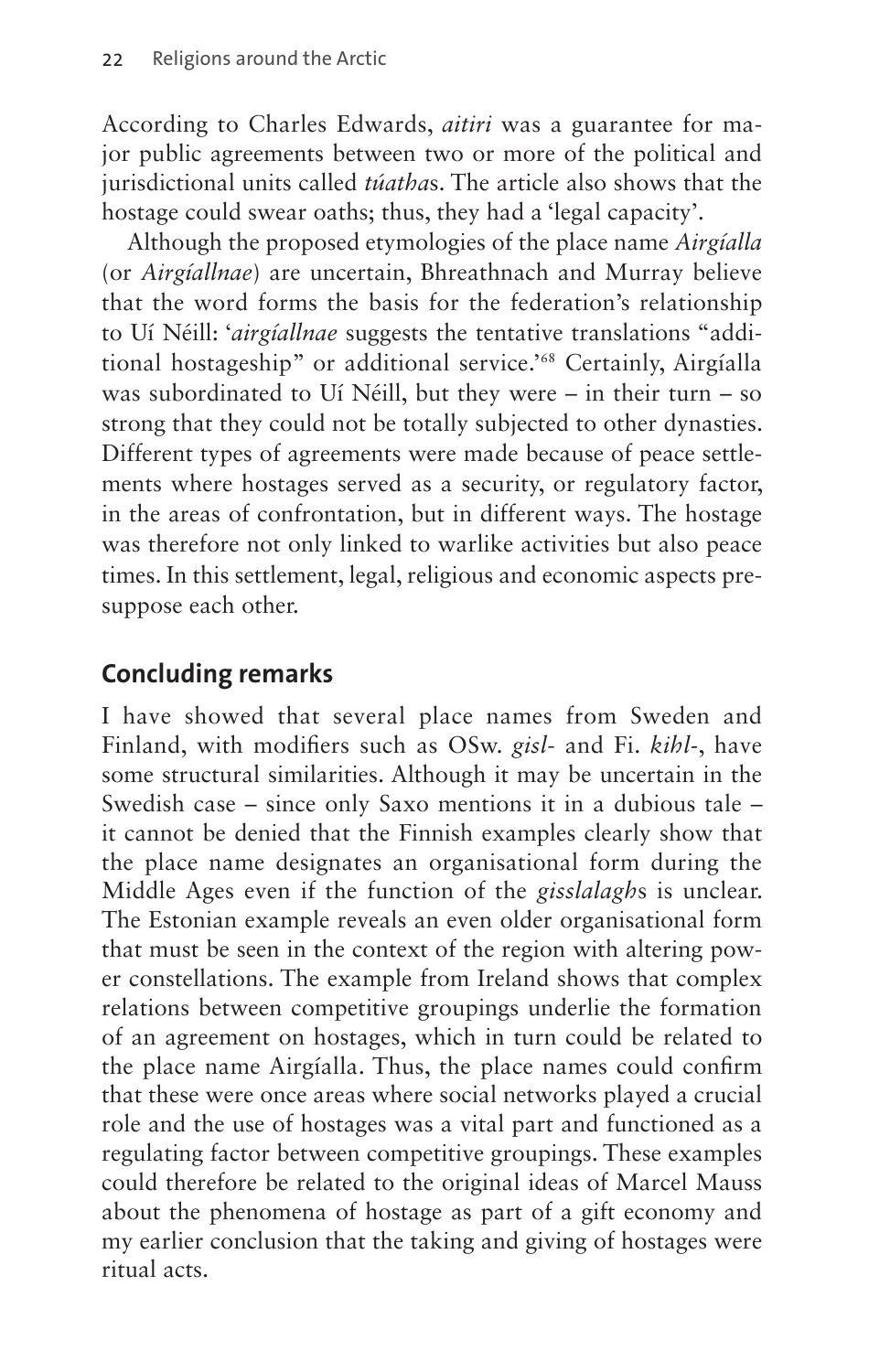#### **Notes**

<span id="page-16-0"></span>1. An English version has been published as *The Hostages of the Northmen* (Olsson 2019).

<span id="page-16-1"></span>2. Mauss 1925; Mauss (1925) 2002.

<span id="page-16-2"></span>3. See Olsson 2016.

<span id="page-16-3"></span>4. See Olsson 2019: Index, on these issues.

<span id="page-16-4"></span>5. See Olsson 2019: 1–50 for a further description of the methods and theories.

<span id="page-16-5"></span>6. *OED* 1989: 719.

<span id="page-16-6"></span>7. See Olsson 2016: 366–369.

<span id="page-16-7"></span>8. A more detailed version of the following analysis is found in Olsson 2019: 225–249.

<span id="page-16-8"></span>9. Saxo Grammaticus, *Gesta Danorum = Danmarkshistorien* I ([ed.] Friis-Jensen):  $511 - 517$  (book 8, ch. 1,  $1 - 3$ , 13).

<span id="page-16-9"></span>10. See Blomkvist 2005: 240 ff.

<span id="page-16-10"></span>11. See Skovgaard-Petersen 1987: 179–181.

<span id="page-16-11"></span>12. Saxo Grammaticus, *Gesta Danorum = Danmarkshistorien* I ([ed.] Friis-Jensen): 516 (text), (book 8, ch. 3, 11).

<span id="page-16-12"></span>13. Saxo Grammaticus, *The History of the Danes* (ed. Hilda Ellis Davidson): 240 (Book 8).

<span id="page-16-13"></span>14. Sǫgubrot af fornkonungum ([ed.] Bjarni Guðnasson): 64 (ch. 8)).

<span id="page-16-14"></span>15. See Müller 1823: 122.

<span id="page-16-15"></span>16. According to *Svenskt ortnamnslexikon* (2016: 98), the place name Glimåkra can be traced to the late 14th century. The head, \**Glima*-, is probably aimed at the river Glimån.

<span id="page-16-16"></span>17. Olrik 1894: 253.

<span id="page-16-17"></span>18. Finnur Jónsson 1920–24: 828; Friis-Jensen 1987: 23; Blomkvist 2005: 240–243.

<span id="page-16-18"></span>19. Skovgaard-Petersen 1987: 262.

<span id="page-16-19"></span>20. Blomkvist 2005: 242.

<span id="page-16-20"></span>21. See *Saxo og Snorre* (2010).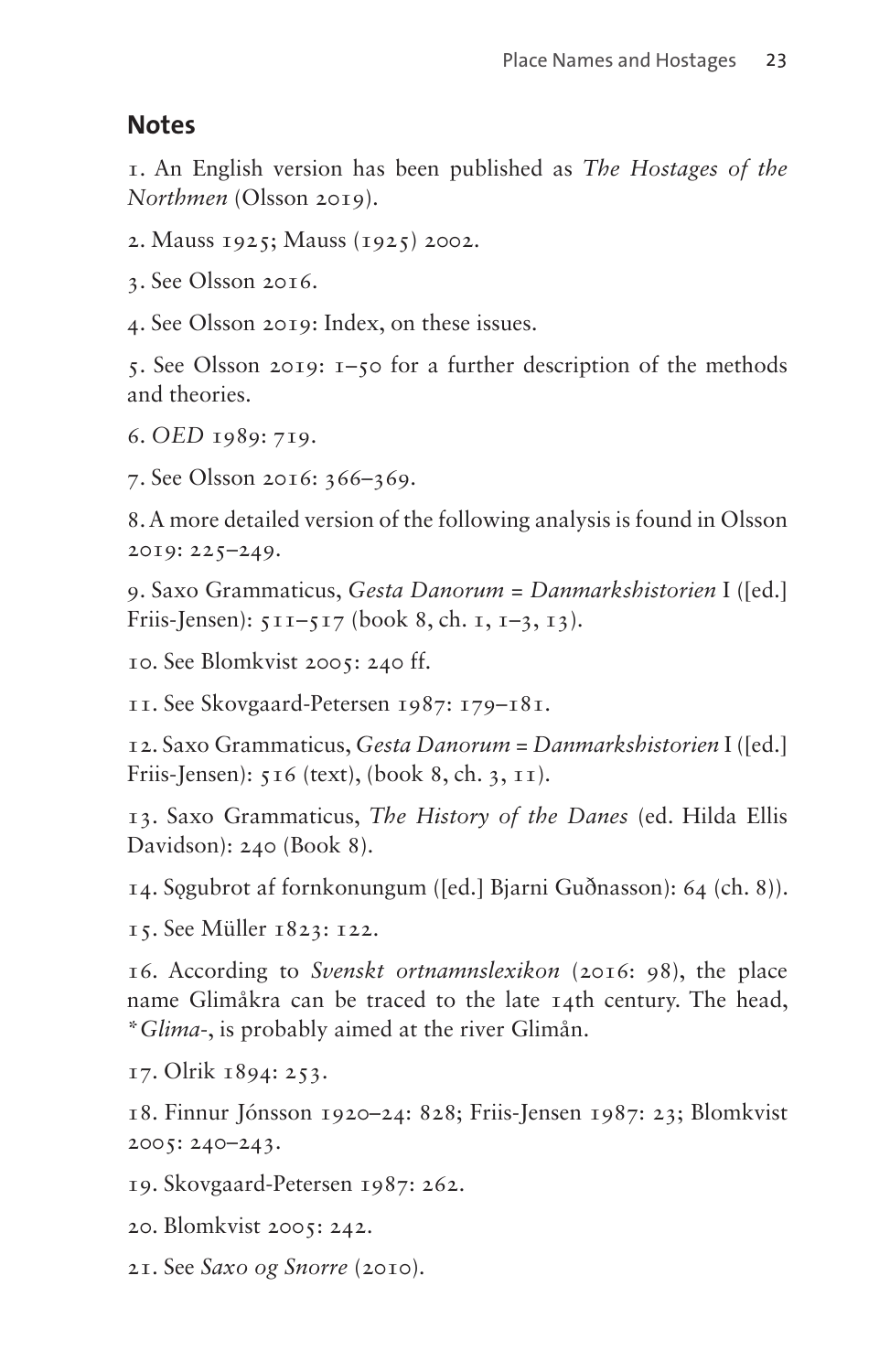- <span id="page-17-0"></span>22. Skovgaard-Petersen 1987: 262.
- <span id="page-17-1"></span>23. Blomkvist 2005: 249.

<span id="page-17-2"></span>24. Peterson 2007: 90–92.

<span id="page-17-3"></span>25. E-mail Agneta Sundström, research archivist, the Swedish Institute for Language and Folklore (*Institutet för språk och folkminnen*).

<span id="page-17-4"></span>26. Olaus Magnus, *Historia* […] (transl. Granlund): 315.

<span id="page-17-5"></span>27. Granlund 1976: 543.

<span id="page-17-6"></span>28. *Erikskrönikan* ([ed.] Jansson): 73.

<span id="page-17-7"></span>29. Gallén & Lind 1991: 314; Tarvel 1998: 193, 198, n. 1; Blomkvist 2005: 264.

- <span id="page-17-8"></span>30. Vilkuna 1964: 9–30.
- <span id="page-17-9"></span>31. Vilkuna 1960: 328.

<span id="page-17-10"></span>32. Line 2009: 79.

- <span id="page-17-11"></span>33. Vilkuna 1960: 328.
- <span id="page-17-12"></span>34. de Vries 1977: 168; Tarvel 1998: 193; cf. Sutrop 2004: 52.

<span id="page-17-13"></span>35. Vilkuna 1960: 328.

<span id="page-17-14"></span>36. Tarvel 1998: 193.

- <span id="page-17-15"></span>37. Tarvel 1998: 193 f.
- <span id="page-17-16"></span>38. Tarvel 1998: 194.

<span id="page-17-17"></span>39. Sutrop 2004: 51.

- <span id="page-17-18"></span>40. Line 2009: 79.
- <span id="page-17-19"></span>41. See Line 2009: 79.
- <span id="page-17-20"></span>42. Gallén 1972: 650–651.

<span id="page-17-21"></span>43. Curry 2013: 24–26.

<span id="page-17-22"></span>44. See Peterson 2007: 311, 317, 321, 323.

<span id="page-17-23"></span>45. *Livländische Chronik* / *Chronicon Livoniae* ([ed.] Alb. Bauer): 280 b. (text), 281 b. (ch. 26, 2))

<span id="page-17-24"></span>46. *Livländische Chronik* / *Chronicon Livoniae* ([ed.] Alb. Bauer): 280 f. (text), 281 f. (transl.) (ch. 26, 2)).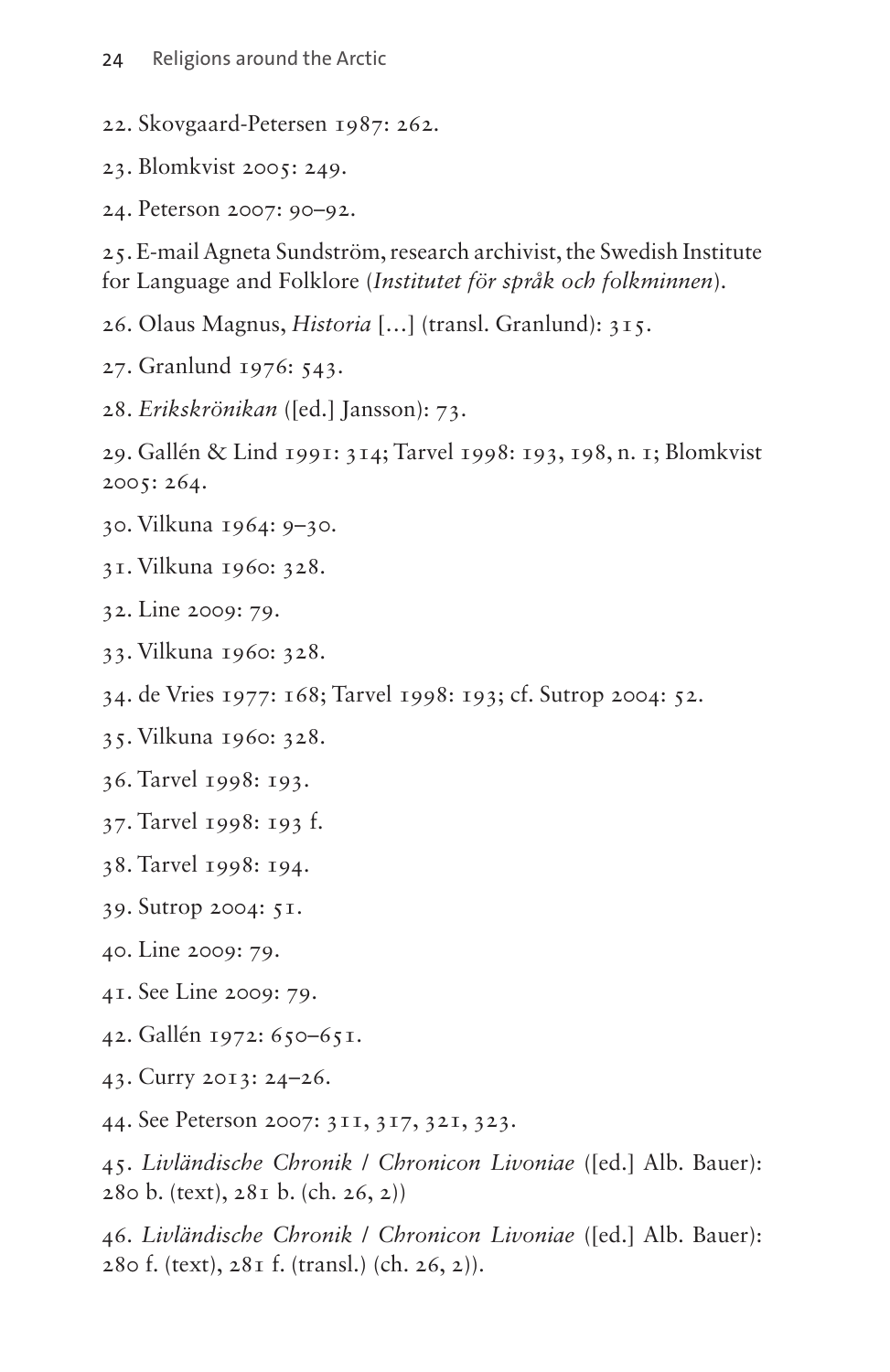<span id="page-18-0"></span>47. See Kala 2009: 169–190.

<span id="page-18-1"></span>48. J. F. Byrne 1973: 73; Cróinín 2004: 202.

<span id="page-18-2"></span>49. Jaski 2005: 253.

<span id="page-18-3"></span>50. P. Byrne 2005: 489–490.

<span id="page-18-4"></span>51. See Byrne 1973: 47.

<span id="page-18-5"></span>52. Bhreathnach 2005: 98.

<span id="page-18-6"></span>53. Bhreathnach 2005: 96.

<span id="page-18-7"></span>54. Charles-Edwards 2005: 100.

<span id="page-18-8"></span>55. Bhreathnach 2005: 98.

<span id="page-18-9"></span>56. The Airgíalla Charter Poem: Edition (ed. Bhreathnach & Murray): 130 (text), 131 (transl.).

<span id="page-18-10"></span>57. Cf. Charles-Edwards 2005: 101, 117.

<span id="page-18-11"></span>58. The Airgíalla Charter Poem: Edition (ed. Bhreathnach & Murray): 132 (text), 133 (transl.).

<span id="page-18-12"></span>59. Charles-Edwards 2005: 101.

<span id="page-18-13"></span>60. The Airgíalla Charter Poem: Edition (ed. Bhreathnach & Murray): 132 (text), 131 (transl.).

<span id="page-18-14"></span>61. The Airgíalla Charter Poem: Edition (ed. Bhreathnach & Murray): 132 (text), 132 (transl.).

<span id="page-18-15"></span>62. Charles-Edwards 2005: 100.

<span id="page-18-16"></span>63. The Airgíalla Charter Poem: Edition (ed. Bhreathnach & Murray): 134 (text), 135 (transl.).

<span id="page-18-17"></span>64. The Airgíalla Charter Poem: Edition (ed. Bhreathnach & Murray): 136 (text), 137 (transl.).

<span id="page-18-18"></span>65. The Airgíalla Charter Poem: Edition (ed. Bhreathnach & Murray): 138 (text), 139 (transl.).

<span id="page-18-19"></span>66. See Charles-Edwards 2005: 122; Bhreathnach & Murray 2005: 155, n. 41.

<span id="page-18-20"></span>67. The Airgíalla Charter Poem: Edition (ed. Bhreathnach & Murray): 138 (text), 139 (transl.).

<span id="page-18-21"></span>68. Bhreathnach & Murray 2005: 140, n. 1b.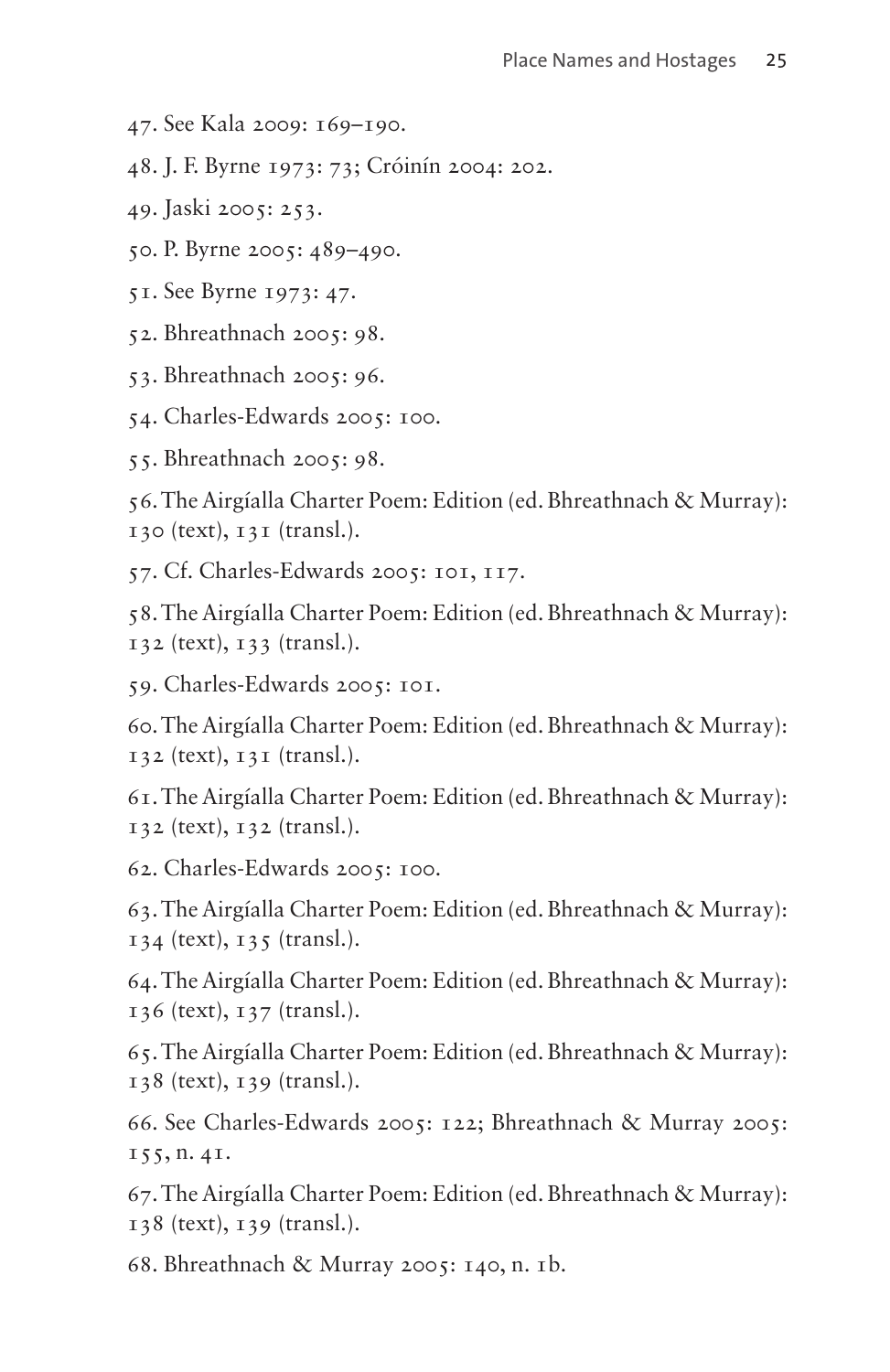### **Abbrevations**

| Da.  | Danish        |
|------|---------------|
| Est. | Estonian      |
| Fi.  | Finnish       |
| Fr.  | French        |
| Lat. | Latin         |
| OGt. | Old Gutnish   |
| OI.  | Old Icelandic |
| OIr. | Old Irish     |
| ON.  | Old Norse     |
| OSw. | Old Swedish   |
| Sw.  | Swedish       |

### **References**

#### Sources

- The Airgíalla Charter Poem: Edition. *The Kingship and Landscape of Tara*, pp. 124–158. Eds. E. Bhreathnach & K. Murray. Dublin 2005: Four Courts Press.
- *Erikskrönikan* [1320s]. [Ed.] S.-B. Jansson. Stockholm 1985: Tiden.
- [Henry of Livonia d. 1259] *Livländische Chronik* [*Chronicon Livoniae*] (Ausgewählte Quellen zur deutschen Geschichte des Mittelalters 24). [Ed. and transl.] A. Bauer. Darmstadt 1959: Wissenschaftliche Buchgesellschaft.
- Olaus Magnus (1555) 1976. *Historia om de nordiska folken* = *Historia de gentibus septentrionalibus*. [Ed.] J. Granlund. Stockholm: Gidlund i samarbete med Inst. för folklivsforskning vid Nordiska museet och Stockholms universitet.
- Saxo Grammaticus [d. ca. 1204], *The History of the Danes*. Books 1–9. Ed. H. Ellis Davidson, transl. P. Fisher. Cambridge 1979–80: Brewer.

——— *Gesta Danorum* = *Danmarkshistorien* 1–2. [Ed.] K. Friis-Jensen, transl. P. Zeeberg. København 2005: Det Danske Sprog- og Litteraturselskab & Gads Forlag.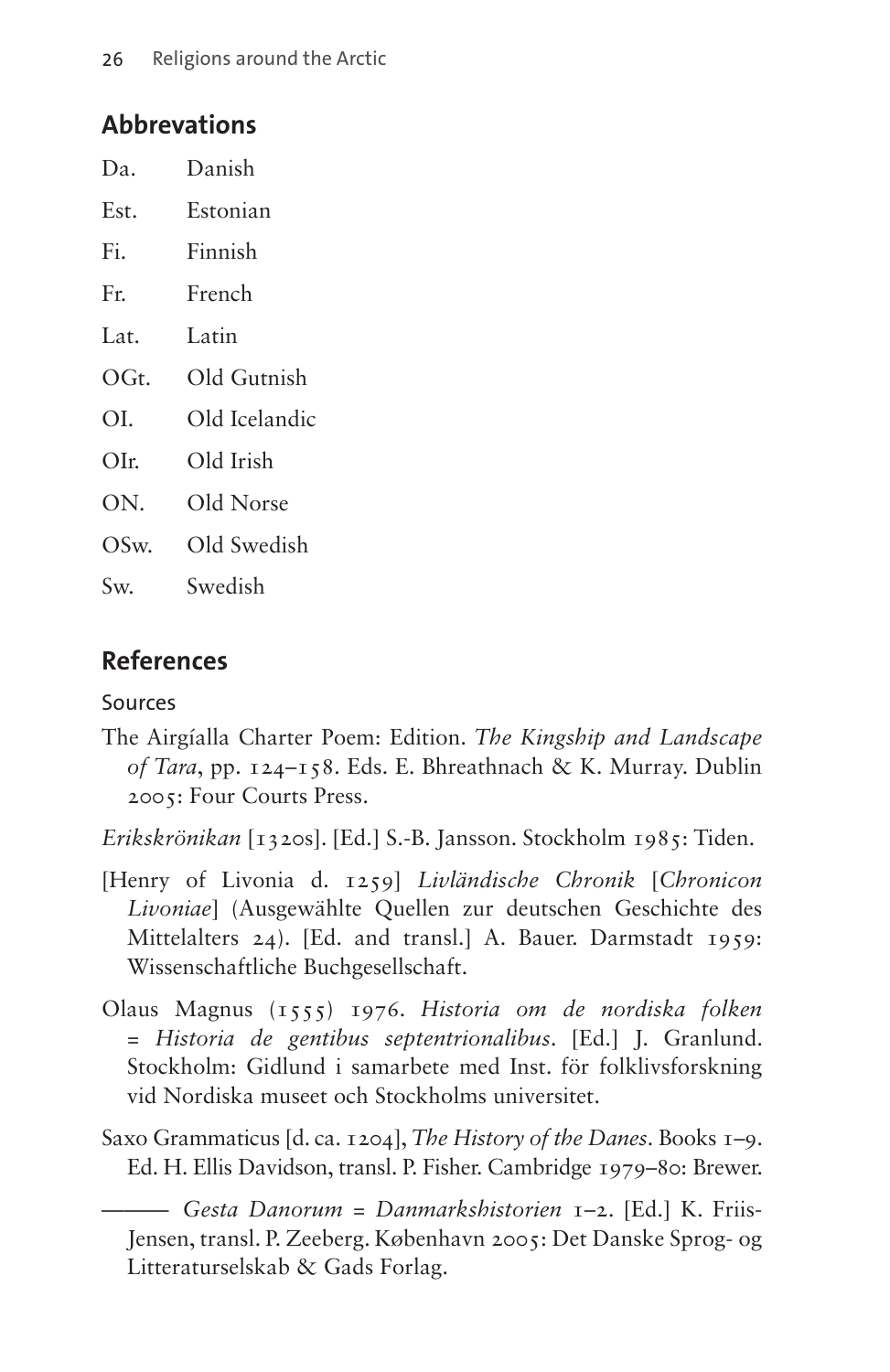Sǫgubrot af fornkonungum [c. 1300]. *Danakonunga sǫgur* (Íslenzk fornrit 35), pp. 46–71. [Ed.] Bjarni Guðnasson. Reykjavík 1982: Hið íslenzka fornritafélag.

#### Secondary literature

- Bhreathnach, Edel. 2005. The Airgialla Charter poem: the political context. *The Kingship and Landscape of Tara*, pp. 95–99. Ed. E. Bhreathnach. Dublin: Four Courts Press.
- Bhreathnach, Edel & Kevin Murray. 2005. Notes [to The Airgialla Charter Poem: Edition]. *The Kingship and Landscape of Tara*, pp. 140–158. Ed. E. Bhreathnach. Dublin: Four Courts Press.
- Blomkvist, Nils. 2005. *The Discovery of the Baltic: The Reception of a Catholic World-System in the European North (AD 1075–1225)* (The Northern World 15). Leiden: Brill.
- Byrne, Francis John. 1973. *Irish Kings and High-Kings*. London: Batsford.
- Byrne, Paul. 2005. Uí Néill. *Medieval Ireland: An Encyclopedia*, pp. 489–490. Ed. S. Duffy *et al*. New York: Routledge.
- Charles-Edwards, Thomas M. 2005. The Airgíalla Charter poem: the legal content. *The Kingship and Landscape of Tara*, pp. 100–123. Ed. E. Bhreathnach. Dublin: Four Courts Press.
- Cróinín, Dáibhí Ó. 2004. Ireland, 400–800. *A New History of Ireland*. 1, Prehistoric and Early Ireland, pp. 182–234. Ed. D. Ó Cróinín. Oxford: Oxford University Press.
- Curry, Andrew. 2013. The first Vikings. *Archaeology: A Publication of the Archaeological Institute of America* 66, pp. 24–29. New York: Archaeological Institute of America.
- Finnur Jónsson. (1894–1902) 1920–24. *Den oldnorske og oldislandske litteraturs historie* 2:2. København: Gad.
- Friis-Jensen, Karsten. 1987. *Saxo Grammaticus as Latin Poet: Studies in the Verse Passages of the* Gesta Danorum (Analecta Romana Instituti Danici. Supplementum 14). Roma: Bretschneider.
- Gallén, Jarl. 1972. Gisslelag (Estland). *Kulturhistorisk leksikon for nordisk middelalder* 5, pp. 650–651. [Ed.] F. Hødnebø *et al*. Gyldendal: Oslo.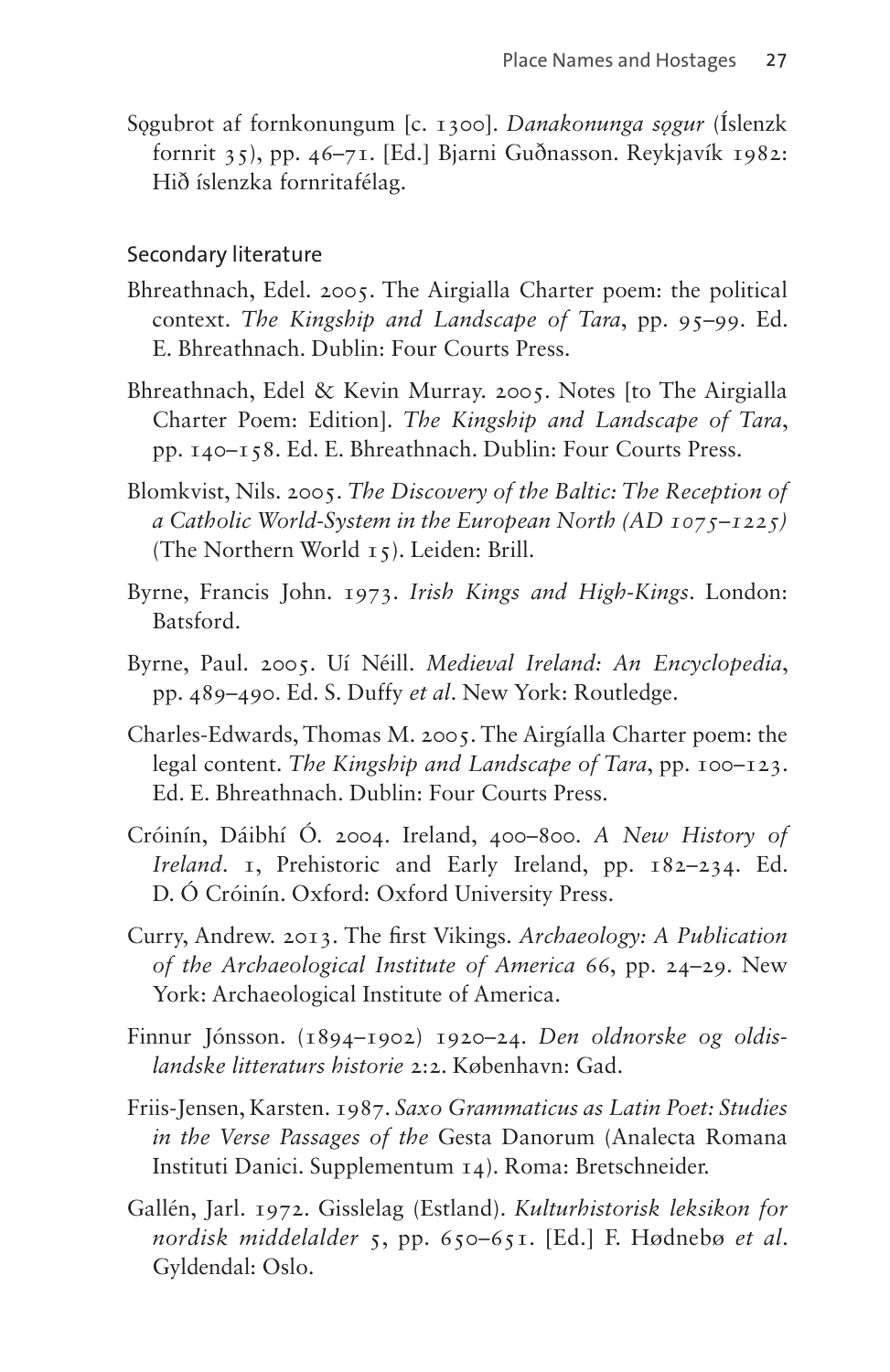- Gallén, Jarl & John Lind. 1991. *Nöteborgsfreden och Finlands medeltida östgräns*. 2. Helsingfors: Svenska litteratursällskapet.
- Granlund, John. (1951) 1976. Kommentar. *Historia om de nordiska folken*. 4. [By] Olaus Magnus. Stockholm: Gidlund.
- Jaski, Bart. 2005. Kings and kingship. *Medieval Ireland: An Encyclopedia*, pp. 251–254. Ed. S. Duffy *et al*. New York: Routledge.
- Kala, Tiina. 2009. Rural society and religious innovation: acceptance and rejection of Catholicism among the native inhabitants of medieval Livonia. *The Clash of Cultures on the Medieval Baltic Frontier*, pp. 169–190. Ed. A.V. Murray. Farnham: Ashgate.
- Line, Philip. 2009. Sweden's conquest of Finland: a clash of cultures? *The Clash of Cultures on the Medieval Baltic Frontier*, pp. 73–99. Ed. A.V. Murray. Farnham: Ashgate.
- Mauss, Marcel. 1925. Essai sur le don: forme et raison de l'échange dans les sociétés archaïques. *L'Année sociologique*, nouvelle série  $1 (1923 - 24)$ , pp. 30-186.
	- ——— (1925) 2002. *The Gift: The Form and Reason for Exchange in Archaic Societies* (Routledge Classics). London: Routledge.
- Müller, Peter Erasmus. 1823. *Critisk undersögelse af Danmarks og Norges sagnhistorie eller om trowærdigheden af Saxos og Snorros kilder*. Köbenhavn: Den gyldendalske boghandel.
- *OED* = *The Oxford English Dictionary* 1–20. Eds. J. A. Simpson & E. S. C. Weiner. Oxford 1989: Clarendon Press.
- Olrik, Axel. 1894. Bråvallakvadets kæmperække. *Arkiv för nordisk filologi* 10, pp. 223–287.
- Olsson, Stefan. 2016. Fredsöverenskommelser genom riter i konfrontationsområden: exempel från vikingatidens England och Island. *Krig och fred i vendel- och vikingatida traditioner* (Stockholm Studies in Comparative Religion 37) pp. 266–275. [Eds.] H. Rydving & S. Olsson. Stockholm: Stockholm University Press.

——— 2019. *The Hostages of the Northmen: From the Viking Age to the Middle Ages* (Stockholm Studies in Comparative Religion 41). Stockholm: Stockholm University Press.